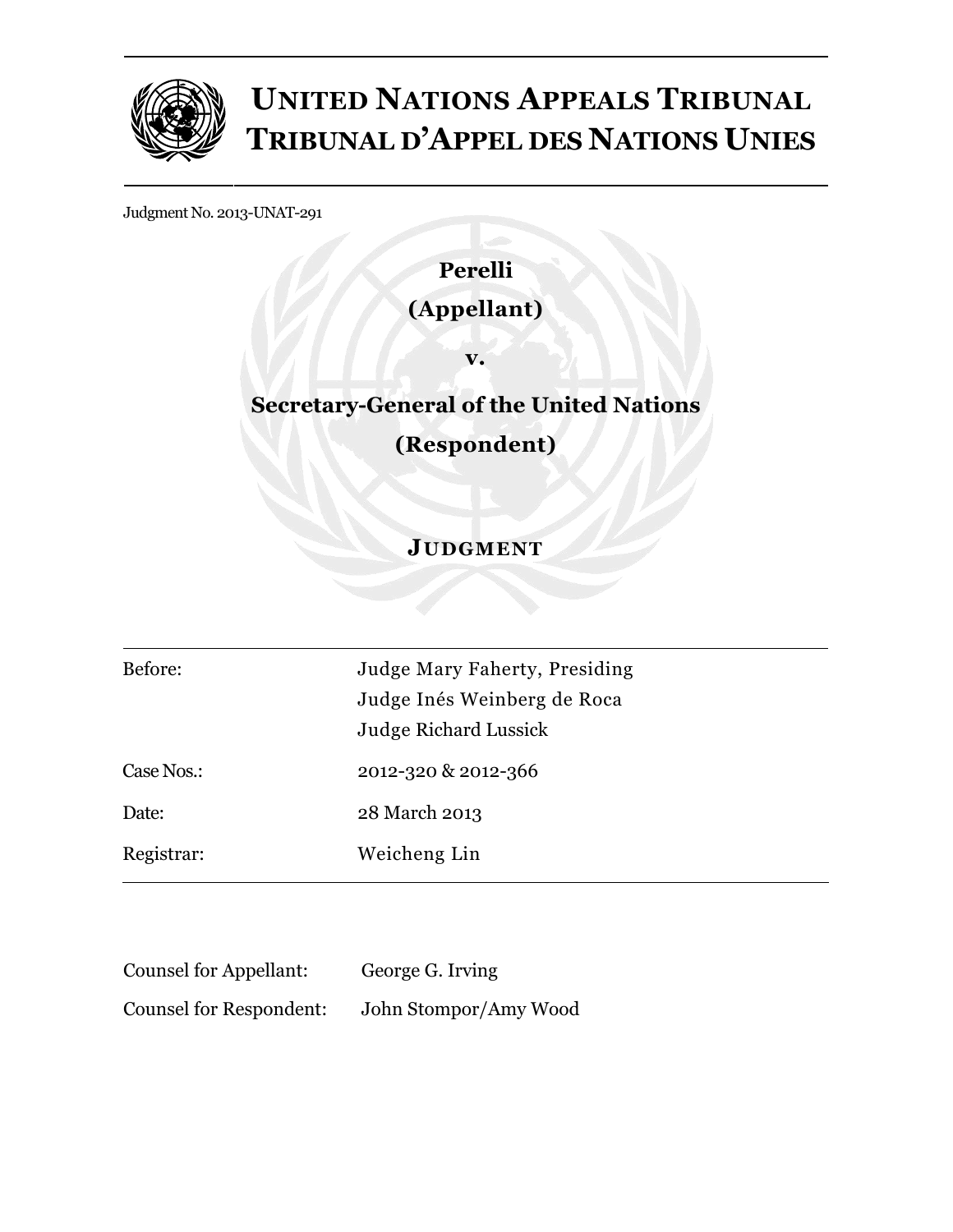1. The United Nations Appeals Tribunal (Appeals Tribunal) has before it two appeals filed by Ms. Carina Perelli against Judgment No. UNDT/2012/034 and Summary Judgment No. UNDT/2012/100, rendered by the United Nations Dispute Tribunal (UNDT or Dispute Tribunal) in New York on 9 March 2012 and 29 June 2012, respectively, in the case of *Perelli v. Secretary-General of the United Nations*.

#### **Facts and Procedure**

2. Ms. Perelli became Director of the Electoral Assistance Division (EAD) at the D-2 level with the Department of Political Affairs (DPA) at the Organization's Headquarters in August 1998. She was summarily dismissed effective 2 December 2005 for having engaged in sexual harassment, professional harassment and abuse of authority.

3. At a meeting organized by Mannet S.a.r.l (Mannet), an external consultancy firm, in June 2004, the staff of EAD expressed concerns about the management of their division. Subsequently, the Under-Secretary-General, DPA (USG/DPA), contracted Mannet to undertake a management review of EAD. Mannet issued a report dated 16 February 2005, in which numerous management problems within EAD were identified (Mannet Report). In addition, Mannet reported that Ms. Perelli might have engaged in, *inter alia*, sexual harassment and professional harassment, which required further investigation by competent authorities.

4. Ms. Perelli was provided with a copy of the Mannet Report and was invited to submit a written response. In her response dated 31 March 2005, Ms. Perelli rejected Mannet's findings regarding management issues and questioned the procedure and methodology used. Regarding the allegations of misconduct against her, Ms. Perelli requested that they be referred to the competent entity within the Organization for determination as to the need for a full investigation.

5. On 6 April 2005, the USG/DPA informed Ms. Perelli that he had decided to forward the allegations of sexual and professional harassment to the Office of Human Resources Management (OHRM) for investigation. A two-member investigation panel (IP) was subsequently appointed to conduct the initial investigation and fact-finding.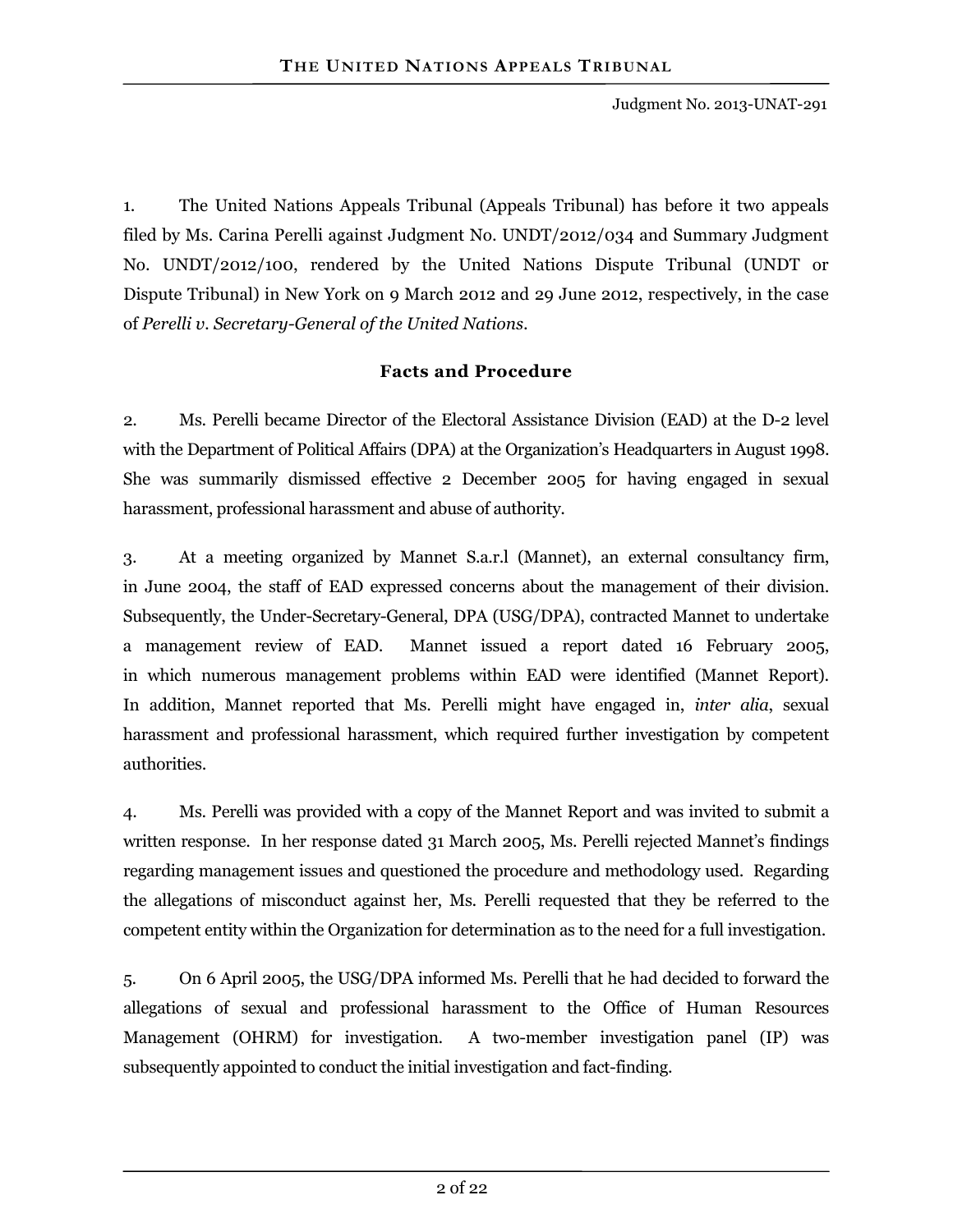6. In its report dated 7 July 2005, the IP found that there was a persistent sexually charged atmosphere within EAD characterized by "crude language, sexual jokes and references/innuendo to [Ms. Perelli's] sex life and inquiries/references to staff's sexual habits, often in front of others". According to the IP, the EAD staff interviewed had also brought to its attention two instances of overt sexual harassment on the part of Ms. Perelli. On the issue of professional harassment, the IP reported that many of the staff members interviewed, including those whom Ms. Perelli had brought on board, complained about persistent professional harassment taking place over a period of time. The IP also reported that there was a "deep-seated fear among some of the current and former staff of reprisals".

7. On 3 August 2005, Ms. Perelli was charged with sexual harassment, professional harassment and abuse of authority on the basis of the IP's findings. She was requested to provide a written statement or explanation and admonished against any reprisal against the witnesses. Ms. Perelli provided her response to the allegations of misconduct on 17 November 2005. On 2 December 2005, the Under-Secretary-General for Management informed Ms. Perelli of the decision of the Secretary-General to summarily dismiss her from service for serious misconduct, with immediate effect.

8. On 16 March 2006, Ms. Perelli requested that the Joint Disciplinary Committee (JDC) at the Organization's Headquarters review this decision. In a report dated 12 June 2007, the JDC unanimously recommended that the contested decision be rescinded, as it was not able to conclude that the Administration had made a case against Ms. Perelli on the basis of sexual harassment, professional harassment or abuse of authority. The JDC's specific conclusions, as set forth in paragraph 291, read as follows:

a. On the issue of *due process*, the [JDC] Panel finds that one of the indispensable steps in the process set out in  $ST/AI/371$  and  $AI/379$ <sup>1</sup> – fact finding and investigation – had not been implemented since the Investigation Panel appointed by ASG/ORHM did not seek to establish facts. This finding leads the [JDC] Panel to the conclusion that essential due process requirements were not met in this and, as a result, the *prima facie* case cannot be considered established, although [Ms. Perelli's] lack of responsiveness certainly added to this problem. The [JDC] Panel thus finds that [Ms. Perelli's] initial

 $\overline{a}$ 

<sup>1</sup> Administrative instruction ST/AI/371 entitled "Revised disciplinary measures and procedures" was issued on 2 August 1991. Administrative instruction ST/AI/379 entitled "Procedures for dealing with sexual harassment" was issued on 29 October 1992.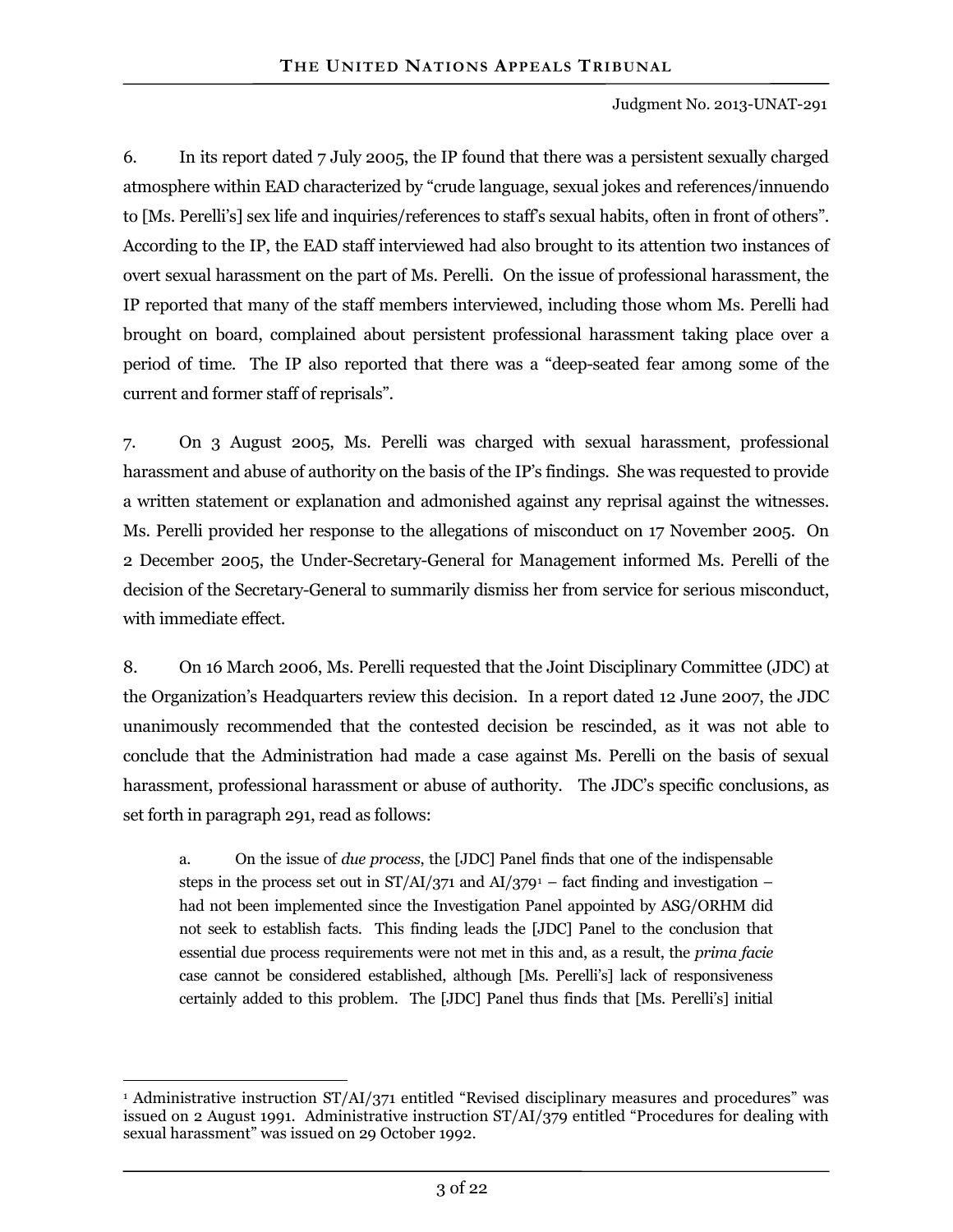contention of invalidity of the process that resulted in the decision to summarily dismiss her is supported.

b. On the charge of *sexual harassment*, based on the [JDC] Panel's examination of the record and its own fact-finding, during the proceedings, the [JDC] Panel finds that [Ms. Perelli] exhibited some (although not all) of the behaviour complained of which can reasonably be characterized as vulgar and, in some cases, definitely inappropriate in [the] Headquarters office environment. However, the [JDC] Panel finds that there was no indication that [Ms. Perelli] was put on notice, nor that she should reasonably have realized from the circumstances that the conduct was unwelcome, [and] might be viewed by some staff members as being of a sexual nature and as creating an offensive working environment. Given that such notice and/or realization are indispensable for a charge of sexual harassment, the [JDC] Panel concludes that [Ms. Perelli's] conduct as established did not constitute sexual harassment.

c. On the charge of *professional harassment*, the [JDC] Panel notes that the absence of any official definition of the offence beyond generic dictionary terms hampered the analysis and classification of conduct in the instant case. Applying to the present case a yardstick encompassing the more obvious behaviours which a reasonable person would consider professional harassment, the [JDC] Panel finds that [Ms. Perelli's] managerial style and decisions taken in the circumstances under which EAD had to operate added to the stress and anxiety of many EAD staff. However, there was no evidence that [Ms. Perelli's] actions were grounded in bad faith, malice, or any other motivation beyond the needs of the Organization. The [JDC] Panel also rejected allegations of professional harassment on the part of [Ms. Perelli] based on her "condoning" of harassing conduct of one of the subordinates since there were no charges of misconduct against the subordinate in question. The [JDC] Panel concludes that [Ms. Perelli's] conduct may have warranted the intervention of her superiors in their function of administering her performance as a manager, but did not rise to the level of professional harassment or misconduct.

d. On the charge of *abuse of authority*, the [JDC] Panel finds no evidence that [Ms. Perelli] circumvented the Organization's rules and regulations in managing EAD. In terms of the allegations that [Ms. Perelli] engaged in favouritism – by favouring a particular EAD staff member by giving him the most visible assignments and higher supervisory authority than his level would justify – the [JDC] Panel finds here again that there was no evidence to believe that [Ms. Perelli's] decisions were motivated by anything other than operational necessity in fulfilling EAD's mandate. It therefore concludes that the charge of abuse of authority cannot stand. (Italics in original.)

9. In a letter dated 6 December 2007, the Deputy Secretary-General informed Ms. Perelli of the Secretary-General's decision not to accept the JDC's conclusions or its recommendation for rescission of her summary dismissal. In the view of the Secretary-General, Ms. Perelli's actions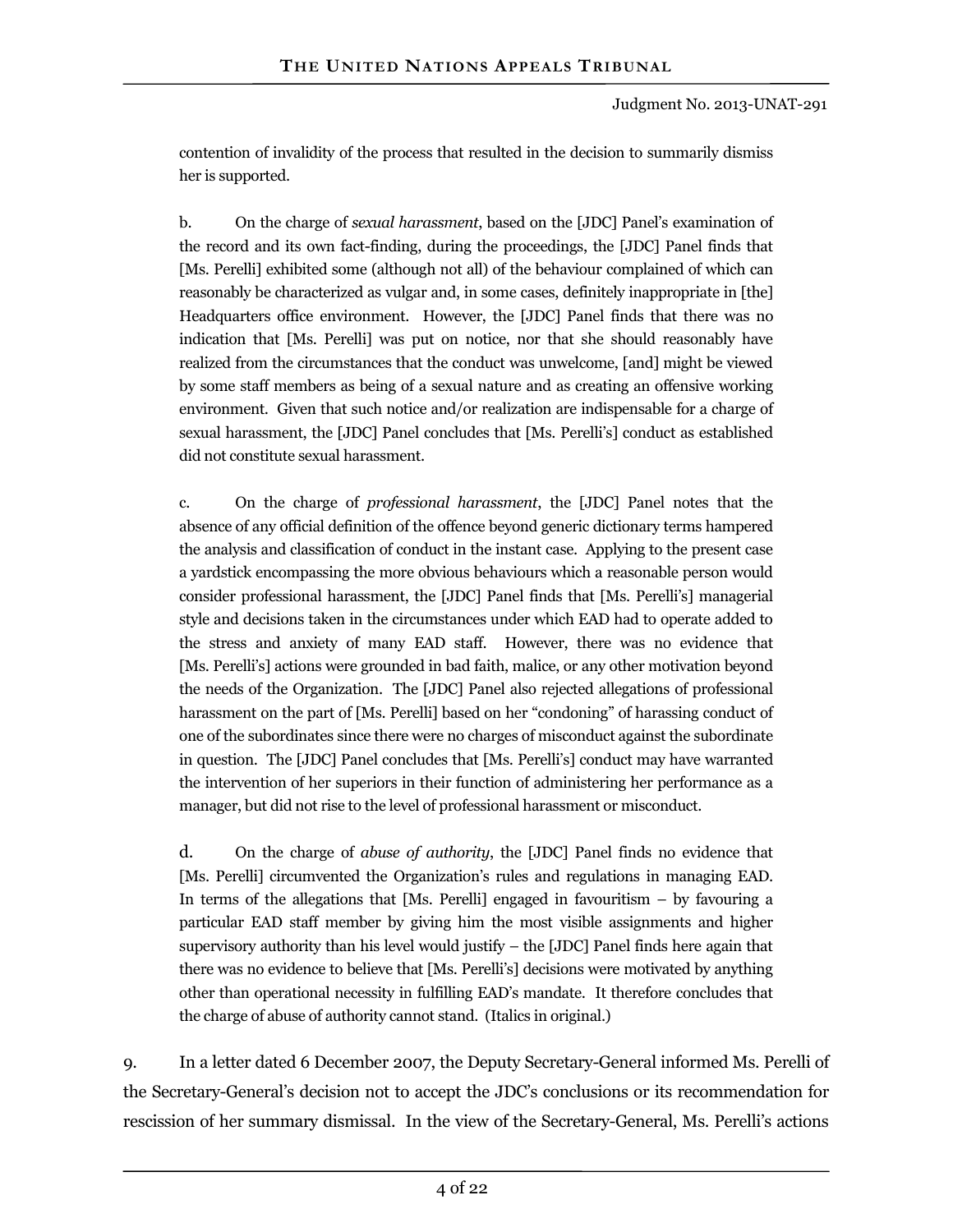Judgment No. 2013-UNAT-291

constituted sexual harassment, and they were all the more serious given her level of seniority within the Organization.

10. Ms. Perelli subsequently filed two applications with the former United Nations Administrative Tribunal (former Administrative Tribunal). In her application filed 0n 30 January 2008 (Case No. 1), Ms. Perelli challenged the initiation of the disciplinary proceedings that led to her summary dismissal. Ms. Perelli asked the former Administrative Tribunal to rule that the JDC's findings of fact and conclusions "were based on a thorough and comprehensive review and absent any demonstrable errors, should be relied upon in arriving at a reasoned decision". She also sought a ruling from the former Administrative Tribunal that "the decision of the Secretary-General to summarily dismiss [her] was procedurally flawed, influenced by extraneous considerations and violated [her] due process rights". In another application filed on 20 August 2008 (Case No. 2), Ms. Perelli clarified that she was seeking the rescission of the Secretary-General's decision to reject the JDC's findings and recommendations and to maintain her summary dismissal.

11. Both applications were subsequently transferred to the Dispute Tribunal, which issued two Judgments. In Judgment No. UNDT/2012/034 in respect of Case No. 1, the Dispute Tribunal reviewed the procedural steps leading up to the summary dismissal. On due process, the UNDT found that, while the initial fact-finding investigation by the IP was flawed, the flaws were cured in the process that followed and did not vitiate the decision of summary dismissal. The UNDT further found that Ms. Perelli's due process rights were respected during the formal disciplinary process. Regarding sexual harassment, the UNDT concluded that Ms. Perelli was guilty of sexual harassment (coarse and profane language, sexual references/innuendo, references to bottoms of male staff members and at least one instance of inappropriate physical contact with a staff member), as she should, and must, have known, given her level of seniority and the dynamic of power, authority and hierarchy that may inhibit staff members from confronting a harasser, that her established behaviour towards her staff "was not only inappropriate but would have the effect of creating an intimidating, hostile, and offensive work environment". The UNDT upheld the summary dismissal decision, as, in its view, "it was appropriate for the Secretary-General, in the circumstances of this case, to maintain the summary dismissal on the basis of the factual findings of the JDC on sexual harassment charges alone".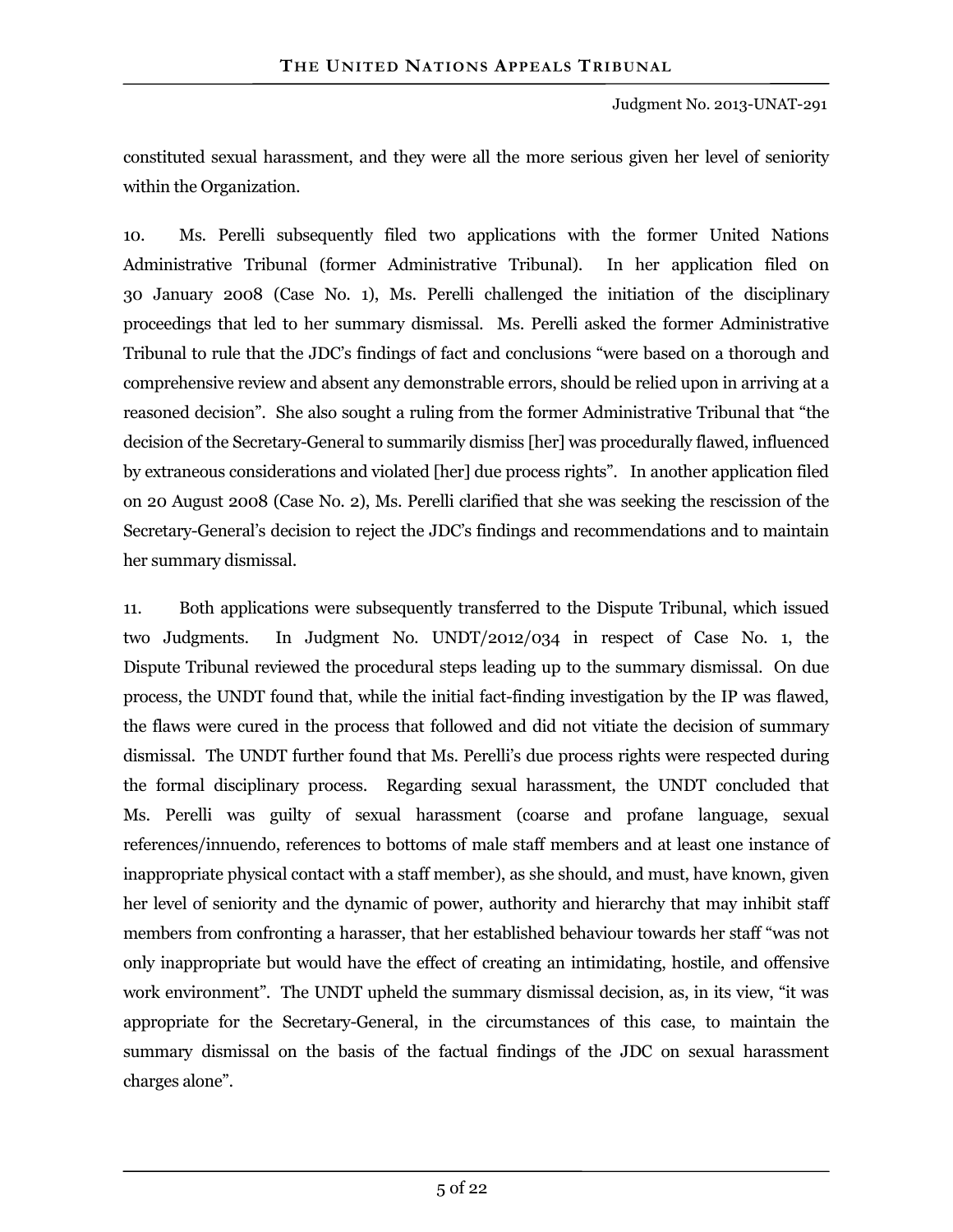Judgment No. 2013-UNAT-291

12. In the second Judgment UNDT/2012/100 entitled "Summary Judgment", the Dispute Tribunal dismissed Ms. Perelli's Case No. 2 as "moot, not receivable, and manifestly inadmissible", as Case No. 2 and Case No. 1 concerned the same decision and all of the legal and factual issues relevant to her summary dismissal had been dealt with during the course of its consideration of Case No. 1 in Judgment No. UNDT/2012/034, and no matters remained pending adjudication.

13. On 25 March 2013, the Appeals Tribunal held an oral hearing at the request of Ms. Perelli. Ms. Perelli's Counsel and the Representatives of the Secretary-General attended the hearing in person. Ms. Perelli participated via telephone-link.

#### **Submissions**

*In respect of Judgment No. UNDT/2012/034* 

#### **Ms. Perelli's Appeal**

14. The UNDT committed an error in procedure affecting its decision when it ignored the issue of the Respondent's failure to produce the tapes of the actual testimonies before the JDC and relied almost entirely on the JDC report for establishing the underlying facts, and when it first combined, then separated, but later again combined the elements of the two cases without allowing for a full adjudication of the issues and facts raised in Case No. 2.

15. The UNDT diverged from the JDC's findings on sexual harassment when it concluded that Ms. Perelli's conduct amounted to sexual harassment because she had admitted to certain behaviour of an overt sexual nature and she should have reasonably known that her behaviour was unwelcome. Ms. Perelli stresses that the UNDT's conclusion on this issue is not supported by any contemporaneous evidence of complaint, criticism or warning, and its selective reliance on portions of the JDC report should be rejected.

16. Ms. Perelli maintains that there is no other example of a staff member having been summarily dismissed for his or her use of language. The allegations of misconduct against her do not involve requests for sex, retaliation, compulsion, intimidation or any of the more egregious forms of sexual misconduct. They concern only overly familiar behaviour and language that could be seen as offensive.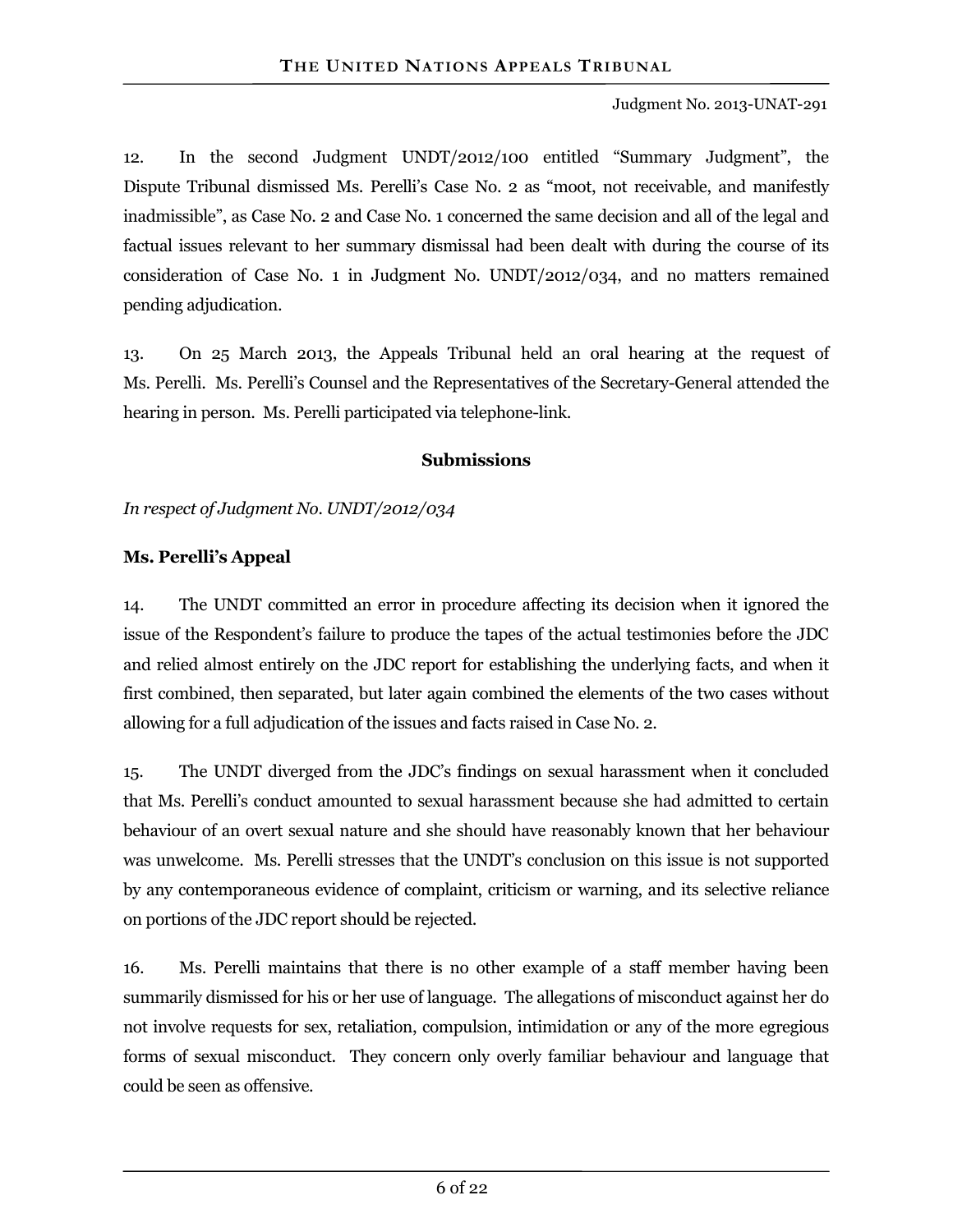17. Ms. Perelli submits that as there is not any concrete rationale based on a serious investigation, it can only be concluded that the contested decision was the result of a confluence of other extraneous motivations by the decision-makers that resulted in a miscarriage of justice.

18. Ms. Perelli requests that the Appeals Tribunal order the rescission of the contested decision, her reinstatement, back pay, and unspecified moral damages.

#### **Secretary-General's Answer**

19. The Secretary-General submits that the UNDT had a sufficient basis to conclude that the established facts legally amounted to misconduct. It was reasonable to expect Ms. Perelli, as a senior manager with presumptive knowledge of the standards regarding sexual harassment, to have been aware that the actions she was taking vis-à-vis staff members under her supervision were inappropriate.

20. The Secretary-General also submits that the UNDT had a sufficient basis to conclude that the disciplinary measure of summary dismissal was proportionate to the offence.

21. The Secretary-General submits that it is inconsistent for Ms. Perelli to assert that the facts were not established in accordance with the requisite standard, when all of the facts that the UNDT determined to have been established were reflected in the JDC's factual findings, which she accepted and had urged the UNDT to accept.

22. The Secretary-General maintains that a senior manager's use of coarse language and sexual innuendo with staff under his or her supervision is necessarily linked to the work environment, irrespective of when and where such conduct occurs. This is particularly the case in the context of the work of election assistance in which much work is performed outside of the office and outside of regular office hours.

#### *In respect of Judgment No. UNDT/2012/100*

#### **Ms. Perelli's Appeal**

23. Ms. Perelli submits that it was unfair and misleading for the UNDT to say that she was re-litigating Case No. 1. She merely requested that the consideration of Case No. 2 be deferred until the Appeals Tribunal had an opportunity to rule on Case No. 1, since the outcome of that appeal would be dispositive.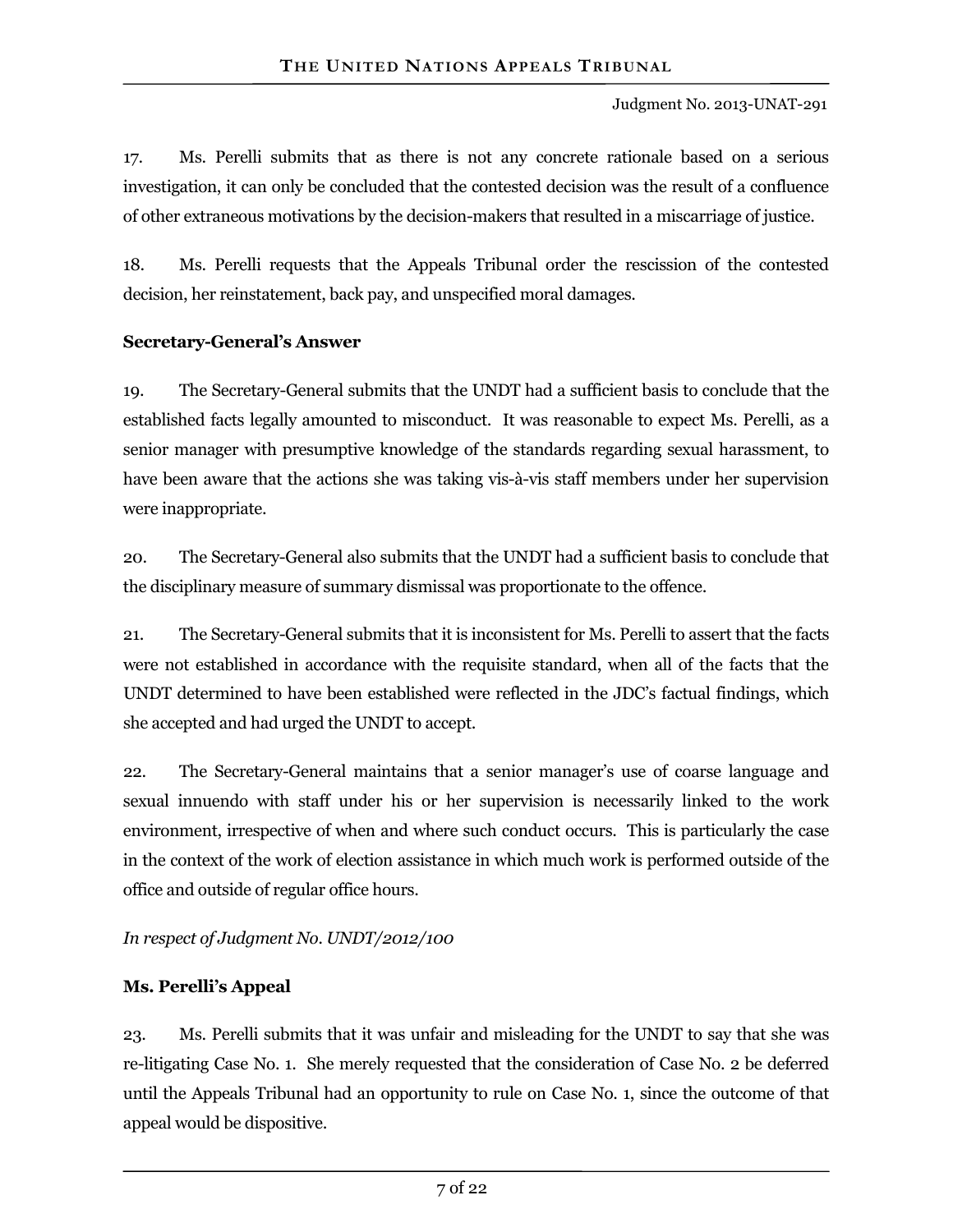24. Ms. Perelli maintains that although she had accepted the facts of the case as established by the JDC, those facts cover two different processes, one leading up to the decision of summary dismissal and the other examining the factual basis for the various allegations. This second set of facts has never been examined by the UNDT.

25. Ms. Perelli avers that as the tape recordings were not available, the full extent of the testimony including discrepancies and contradictions in some of the witness testimonies was not considered, leading to very different conclusions by the JDC and the UNDT over what that testimony established.

26. Ms. Perelli also submits that her arguments on proportionality in Case No. 1 are even more relevant in light of the JDC findings, the dropping of several charges and the UNDT's reliance on her use of language as the sole basis for its finding of sexual harassment.

#### **Secretary-General's Answer**

27. The Secretary-General submits that the UNDT properly found that Case No. 1 and Case No. 2 concerned the same decision and legal issues. Ms. Perelli's arguments made in Case No. 1 and Case No. 2 demonstrate the substantial similarity between the two cases.

28. The Secretary-General notes that the UNDT and the parties clearly understood that the UNDT would consider the contested decision and all aspects of the disciplinary process leading up to it under Case No. 1. No limitations to the contrary were established by the UNDT. Furthermore, the UNDT expressly explained to the parties prior to the hearing on the merits in Case No. 1 that Case No. 1 would be heard in full and, that the UNDT would subsequently consider Case No. 2 only if it was actually shown to be required. Additionally, Ms. Perelli made express reference to both Case No. 1 and Case No. 2 in her closing submissions in Case No. 1. The Secretary-General also notes that during the proceedings in Case No. 1, Ms. Perelli was provided a full opportunity to establish her allegations in relation to each of her claims concerning her summary dismissal.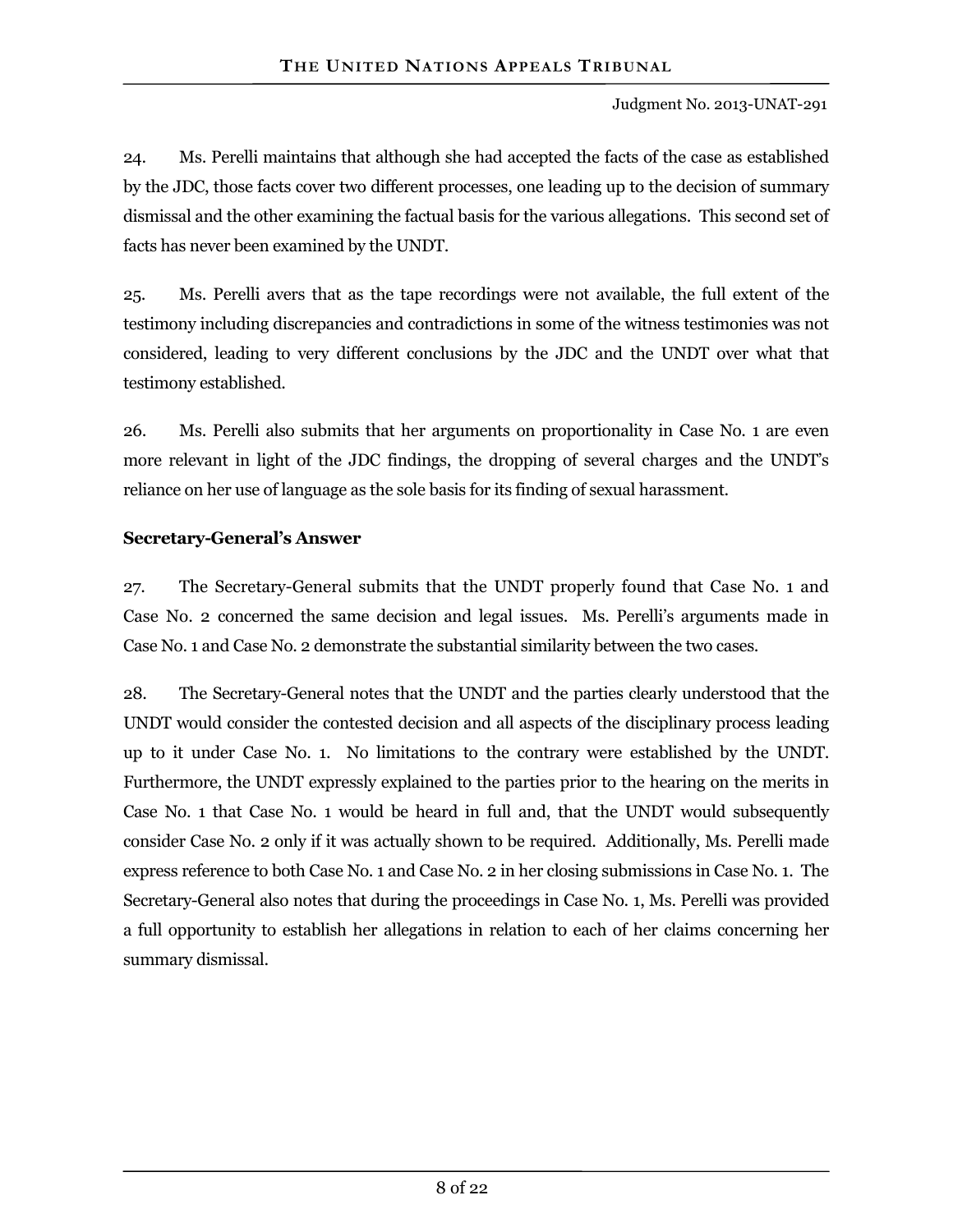29. The Secretary-General maintains that for the UNDT to have separately dealt with some particular stage of the disciplinary process would have created an artificial and unnecessary separation of the issues, contrary to the principle of judicial efficiency and the jurisprudence of the Appeals Tribunal in *Kamanou.*2 From the UNDT Judgment on Case No. 1, it is clear that the Dispute Tribunal did consider each element required in reviewing a disciplinary case.

#### **Considerations**

30. The Appeals Tribunal has considered the arguments raised in the course of the parties' written submissions and in the course of the oral hearing on 25 March 2013.

31. The first issue to be decided is whether the UNDT erred in law in finding that Ms. Perelli's due process rights were respected during the formal disciplinary process. For the purposes of clarity, we are deeming the formal disciplinary process to have been ongoing from 3 August 2005 to 6 December 2007.

32. By way of preliminary observation, the Appeals Tribunal finds that notwithstanding that there was no complaint to Management by staff members prior to Mannet, the UNDT correctly determined that the issues raised in the Mannet report were sufficient to give Management reason to believe that misconduct may have occurred and thereby justified the decision of Management to commence a fact-finding investigation pursuant to the provisions of ST/AI/371 and ST/AI/379: "Where there is reason to believe that a staff member has engaged in unsatisfactory conduct, for which a disciplinary measure may be imposed, the head of office or responsible officer shall undertake a preliminary investigation."3 "Upon receipt of a complaint from the aggrieved staff member …, or upon receipt of a report of sexual harassment from an appropriate official …, the Office of Human Resources Management will promptly conduct at Headquarters the initial investigation and fact-finding …"4

33. On the issue of her summary dismissal on 2 December 2005, Ms. Perelli submits that while the Dispute Tribunal took note of violations of due process at the initial stage of the investigation, which it concluded were later cured, it failed to address the central issue raised by Ms. Perelli, namely, that the IP never undertook to establish facts but merely to record

 $\overline{a}$ 

<sup>2</sup> *Kamanou v. Secretary-General of the United Nations*, Judgment No. 2011-UNAT-113.

<sup>3</sup> ST/AI/371, para. 2.

<sup>4</sup> ST/AI/379, para. 9.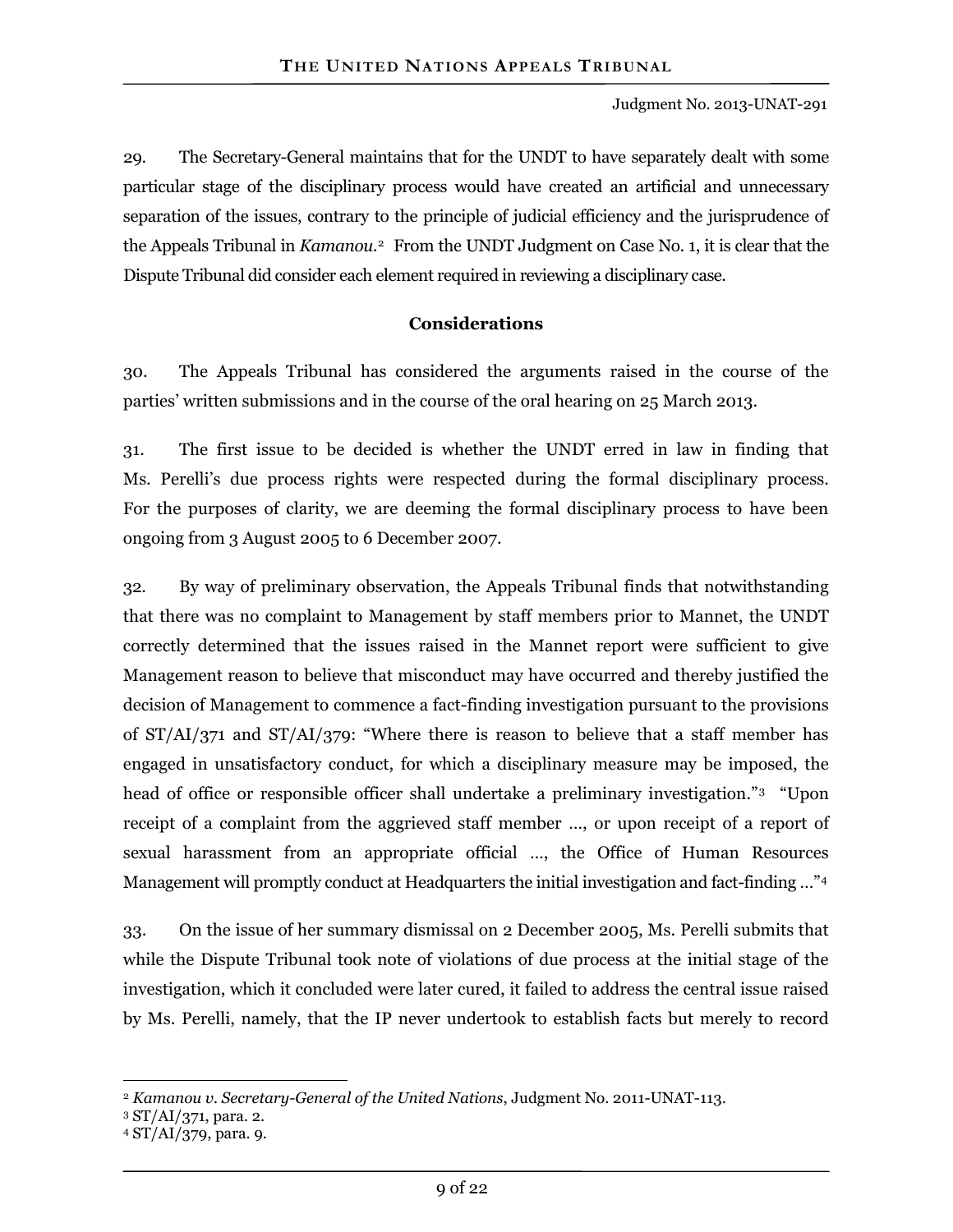observations and opinions. Ms. Perelli thus submits that the decision of 2 December 2005 to summarily dismiss her from service was based on statements that had never been examined or verified in any way. Ms. Perelli further submits that the UNDT, in its Judgment, committed the same error as the IP itself, namely by relying on facts which the investigators admitted they could not vouch for as being true.

34. The record indicates that Ms. Perelli was provided with the Mannet report in March 2005. Following its investigations, the IP finalized its report on  $7 \text{ July } 2005$ . It reported, inter alia, as follows:

9. Most staff acknowledged a persistent sexually charged atmosphere in the office. Many referred to crude language, sexual jokes and references/innuendo to the Director's sex life and inquiries/references to staff's sexual habits, often in front of others

…

11. Two instances of overt sexual harassment have been reported…

12. It appears that this abuse of authority and lack of management skills of one staff member (…), condoned by the Director and unchecked by the Departmental management, created many of the conditions for an unhealthy working environment … It should be noted though that even many of the staff brought on board by the Director (…) complained of persistent professional harassment, which took place over a period of time.

…

14. There is a deep-seated fear among some of the current and former staff of reprisals…

35. On 3 August 2005, Ms. Perelli was charged with sexual harassment, professional harassment and abuse of authority in violation of Staff Regulations 1.2(a) and 1.2(g), Staff Rule 101.2(d) and Secretary-General's Bulletin ST/SGB/253 "Promotion of equal treatment of men and women in the Secretariat and prevention of sexual harassment". The report of the IP together with witness statement annexes was attached to the charge letter headed "Allegations of misconduct" issued to Ms. Perelli. On 26 August 2005, Ms. Perelli was provided with further clarifications by way of specific extracts from witness interview records which were set out in the charge letter and which were relied on by Management to support the charges outlined in the letter of 3 August 2005.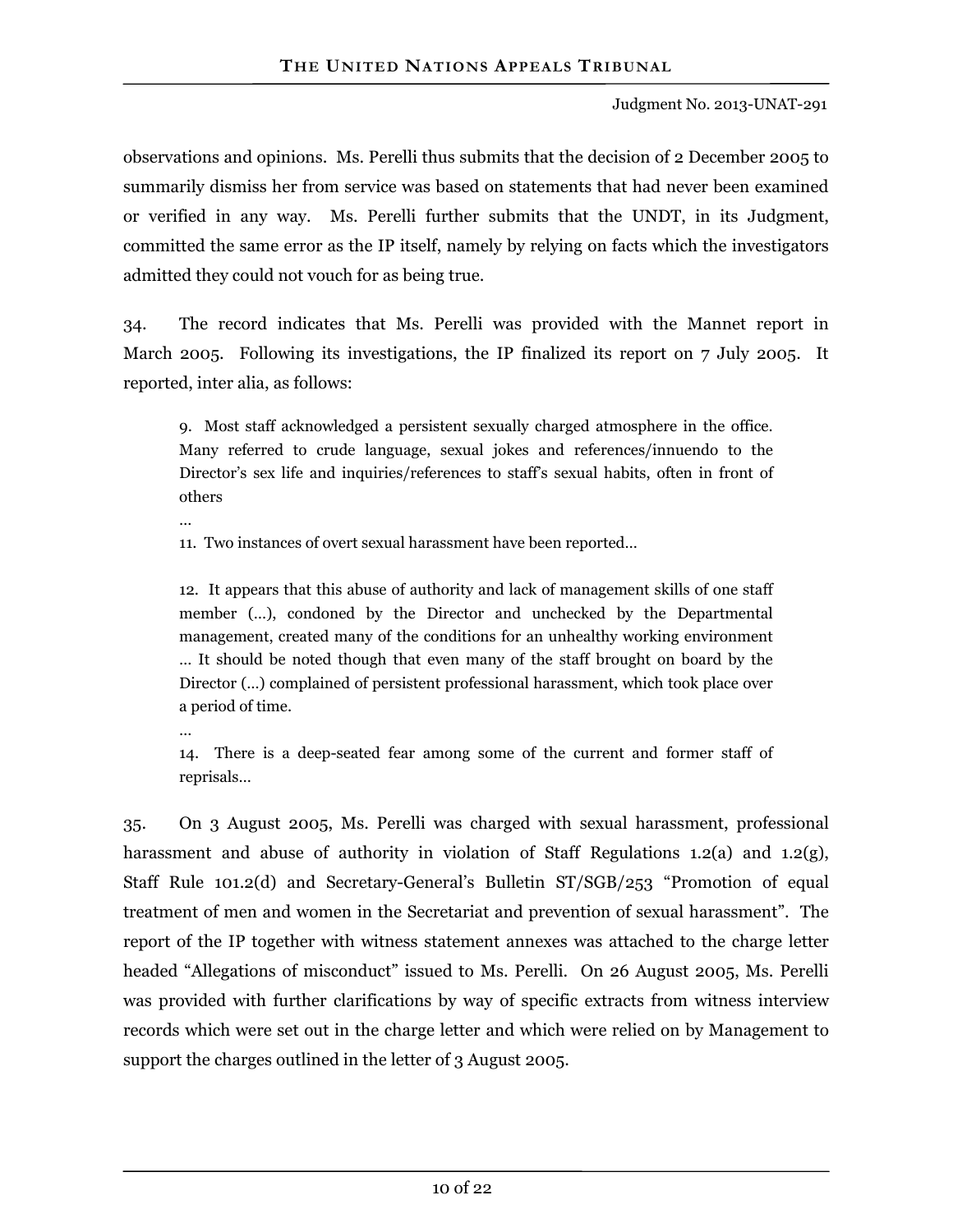36. Between 3 August 2005 and September 2005, Ms. Perelli was invited to provide her response in writing to the allegations of misconduct and she did so on 17 November 2005 by way of a Note which comprised a 10-page memorandum and a 22-page annex. In the course of its Judgment, the UNDT noted as follows:

… However, the Applicant was interviewed before those EAD staff members who gave the details of the sexual harassment allegations to the investigation panel. Their testimony was more specific than that given to Mannet. Because she was not re-interviewed once that information was available to the investigation panel, she did not have the opportunity to answer the specific alleged incidents of sexual harassment that had been related to the investigation panel and which largely formed the basis for the disciplinary charges. Nor was she given the opportunity to answer the allegations in writing, as required by sec. 10 of ST/AI/379. This inevitably limited the ability of the investigation panel to provide a fully-balanced description of the facts that took account of the Applicant's version of specific events.

… The Tribunal finds that it would have been appropriate for the investigation panel to interview the Applicant again after it had interviewed other EAD staff members and to seek her oral and written responses to the allegations made by them, as requested by her before reaching its factual conclusions. This failure amounted to a breach of due process.

… In spite of this, the Tribunal finds that after she was charged and before the decision was made to summarily dismiss her, the Applicant was provided with sufficient information that fairly informed her of the allegations against her. By then she had not only the charges, which were generally stated, but also the detailed evidence that was relied on in support of those charges. She had a full opportunity to submit her responses to these, and was allowed several extensions of time for her response. At all stages of the process, the Applicant had access to her Counsel.

37. Given that Ms. Perelli had the opportunity from at least 26 August 2005 to rebut the allegations contained in the statement attached to the IP report (and which were summarized in the letter of 26 August 2005) and the opportunity to rebut the contents of the IP report, we find that these procedural steps as part of Ms. Perelli's due process entitlements, provided in ST/AI/371 and ST/AI/379, were afforded to her prior to the decision to summarily dismiss her taken on 2 December 2005. Therefore, to the extent that the UNDT found the Administration to have respected these procedural steps, we uphold that finding.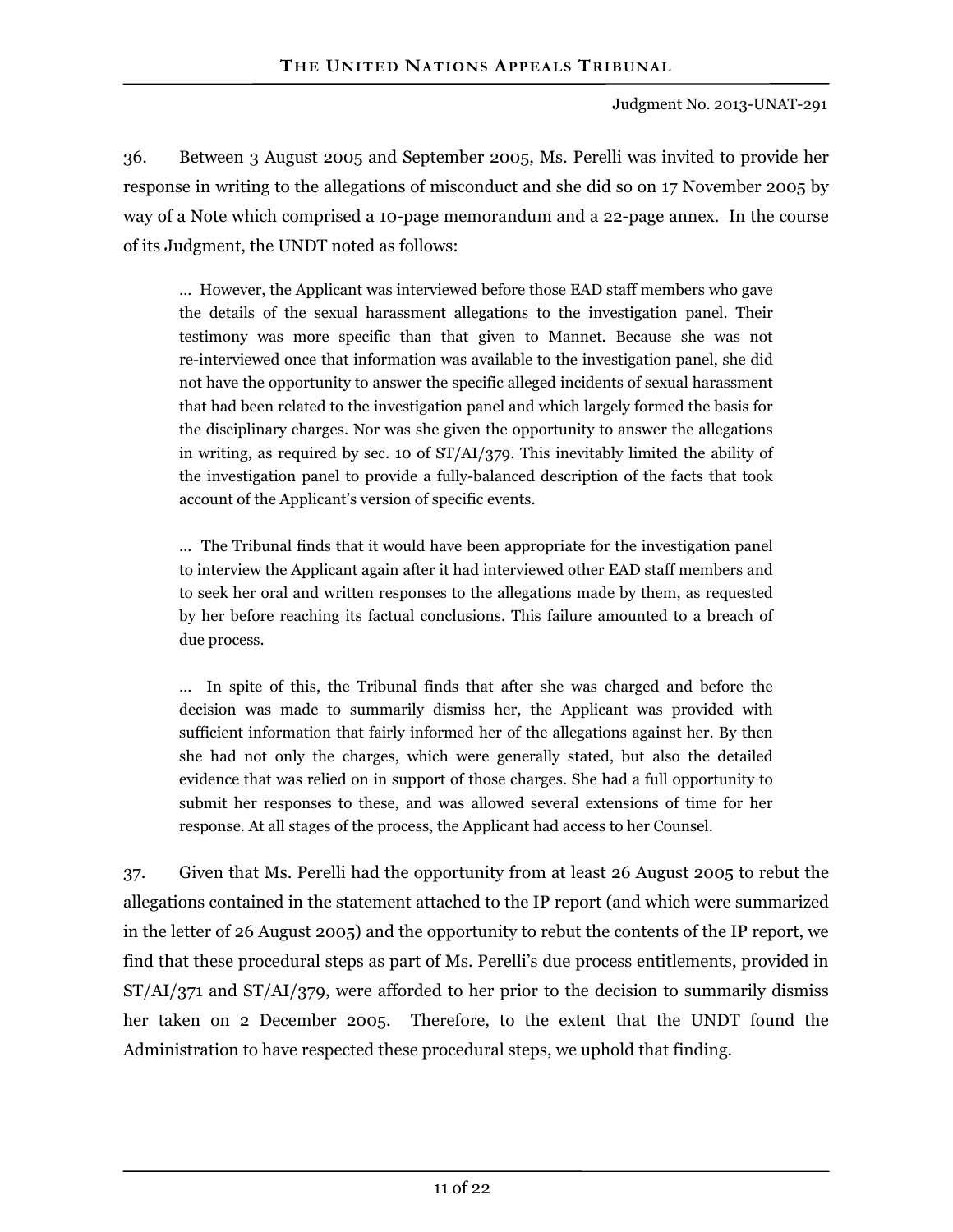38. The UNDT held that on foot of the IP Report and the absence of a detailed conflict of evidence and because of Ms. Perelli's apparent strategic decision not to rebut the specific allegations against her, the Secretary-General "had little choice but to proceed to summary dismissal. At that stage it had evidence pointing to a high probability of misconduct. The decision was taken after a serious review of the material that was before the Administration."5

dismiss on substantive and due process grounds and contended that the decision was influenced by extraneous factors. 39. The process did not end with the decision to summarily dismiss Ms. Perelli on 2 December 2005. On 16 March 2006, Ms. Perelli sought administrative review of the decision to dismiss, pursuant to former Staff Rule 110.4(c), and challenged the decision to

It held some 15 hearings between 7 September and 9 November 2006 and conducted interviews with 27 individuals, including Ms. Perelli. 40. The JDC Panel charged with conducting the review was established on 1 May 2006.

in certain exceptional conditions, e.g. in cases of failure to accord due process to the affected staff member before reaching a decision".7 41. The JDC described the scope of its review, concordant with the jurisprudence of the former Administrative Tribunal in the following terms: "[I]n disciplinary matters, the Secretary-General has a broad power of discretion. Its exercise can only be questioned if due process has not been followed or if it is tainted by prejudice or bias or other extraneous factors."6 The JDC recorded the pronouncement in *Sheye* and *Reid* that the former Administrative Tribunal had "established its own competence to review such decisions only

 $\overline{a}$ 5 In its report of 12 June 2007, the JDC Panel observed that Ms. Perelli "was not entirely blameless in the outcome of the consideration of her case in that she refused to respond to the substance of the allegations beyond a blanket denial of all allegations … The [JDC] Panel believes that [Ms. Perelli] would have served herself (and probably the decision-makers) by providing the Administration a detailed response to the allegations as presented in 'examples and incidents' in ASG/OHRM letter. [Ms. Perelli's] silence on the substantive issues had an inevitable direct impact on the decisions in the subsequent stages."

<sup>6</sup> Former Administrative Tribunal Judgment No. 583, *Djimbaye*, (1992), paragraph VI, cf. former Administrative Tribunal Judgments No. 351, *Herrera*, (1985), para. VII; No. 529, *Dey*, para. (1991)

para. V; and No. 582, *Neuman*, (1992) para. III. 7 Former Administrative Tribunal Judgments No. 300, *Sheye* (1982), para. IX; and No. 210, *Reid* (1976), para. III.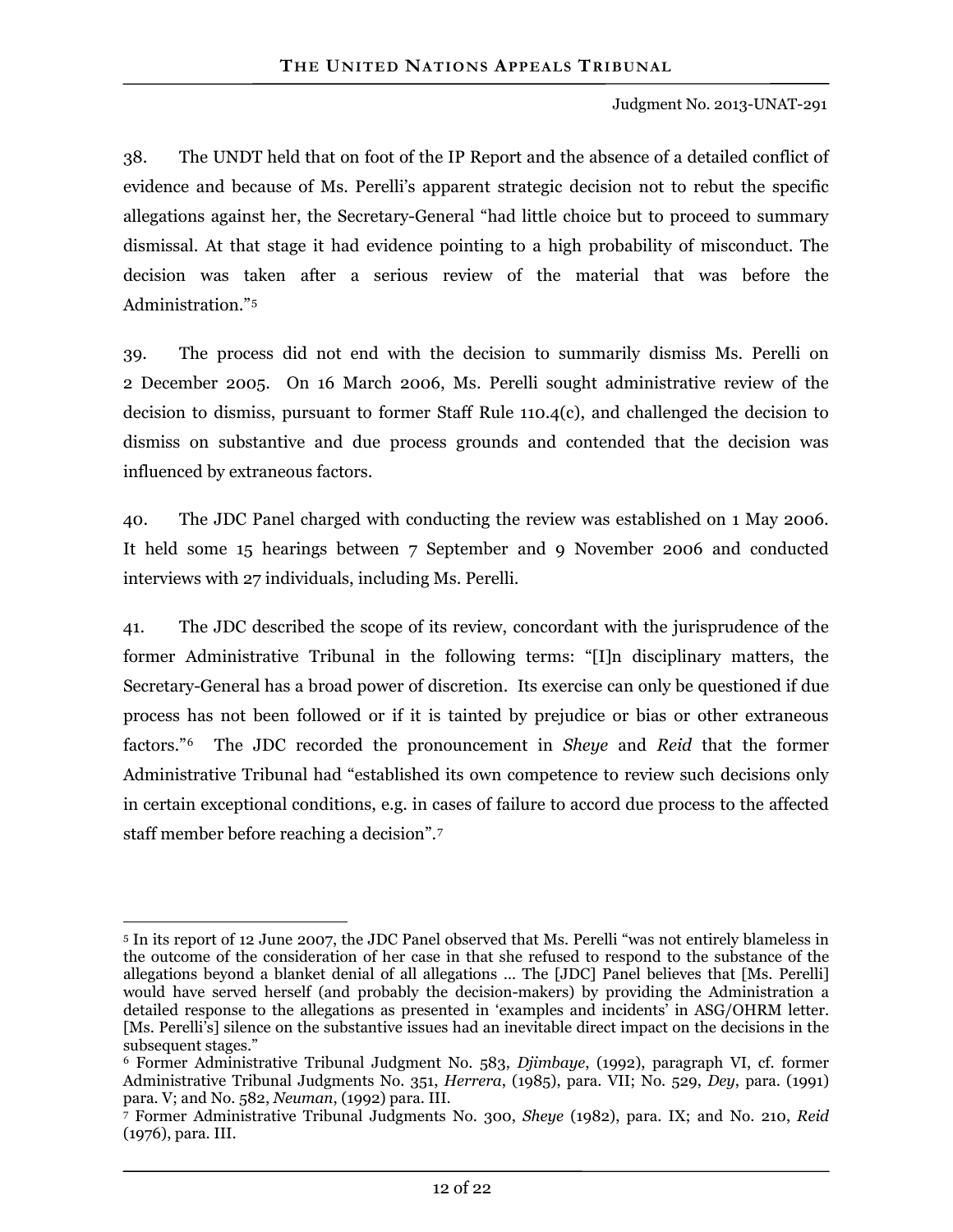42. As recorded at paragraph 40 of its report, the JDC did not question the discretionary authority of the Secretary-General to pronounce a staff member's act or acts as a failure to observe the standards of conduct expected of an international civil servant, but the JDC saw itself as being under the obligation to find whether "an act or acts that constituted the alleged misconduct have been established".

43. At paragraphs 42 to 54 of its report in particular, under the heading "Due process", the JDC considered not so much the procedural steps which pertained to the fact-finding exercise the IP was obliged to conduct; rather it focused on the remit of the IP itself, as communicated on 10 May 2005, to wit, that the IP's "task is to establish the facts". The IP was further reminded by Management: "You are not required to make any determination on what conduct legally qualifies as sexual or professional harassment."

44. At paragraph 50 of its report, the JDC summarized the testimony, which the IP members gave to the JDC, in the following terms:

[I]n their testimony to the [JDC] Panel, both members of the IP, separately, stated categorically that they "just recorded the statements" and did not attempt to crosscheck or otherwise establish the veracity of the statements made to them. Neither did the IP seek to examine any documentation related to the allegations. Accordingly, they stated that they could not vouch that these statements were true. Both members presented their understanding of their principal task as "putting names to statements" contained in the Mannet report. One member of the IP told the [JDC] Panel that she believed that "an investigation was needed" to verify statements given to the IP.

45. By any standard, this latter concession was an extraordinary admission for the IP member to make, given that the remit of the IP was to establish facts. At paragraph 54 of its report, the JDC stated as follows:

Given that, as established by the Panel, the IP did not, in reality, conduct a fact-finding investigation and analysis of evidence, the Panel found that one of the indispensable steps in the process set out in ST/AI/371 and /379 has not been implemented. This finding led the Panel to a conclusion that essential due process requirements were not met in this case and, as a result, the *prima facie* evidence cannot be considered established. The Panel thus finds that [Ms. Perelli's] initial contention of invalidity of the summary dismissal is affirmed. This conclusion, in and of itself, could have been sufficient for a recommendation that the SG's decision to summarily dismiss [Ms. Perelli] be rescinded.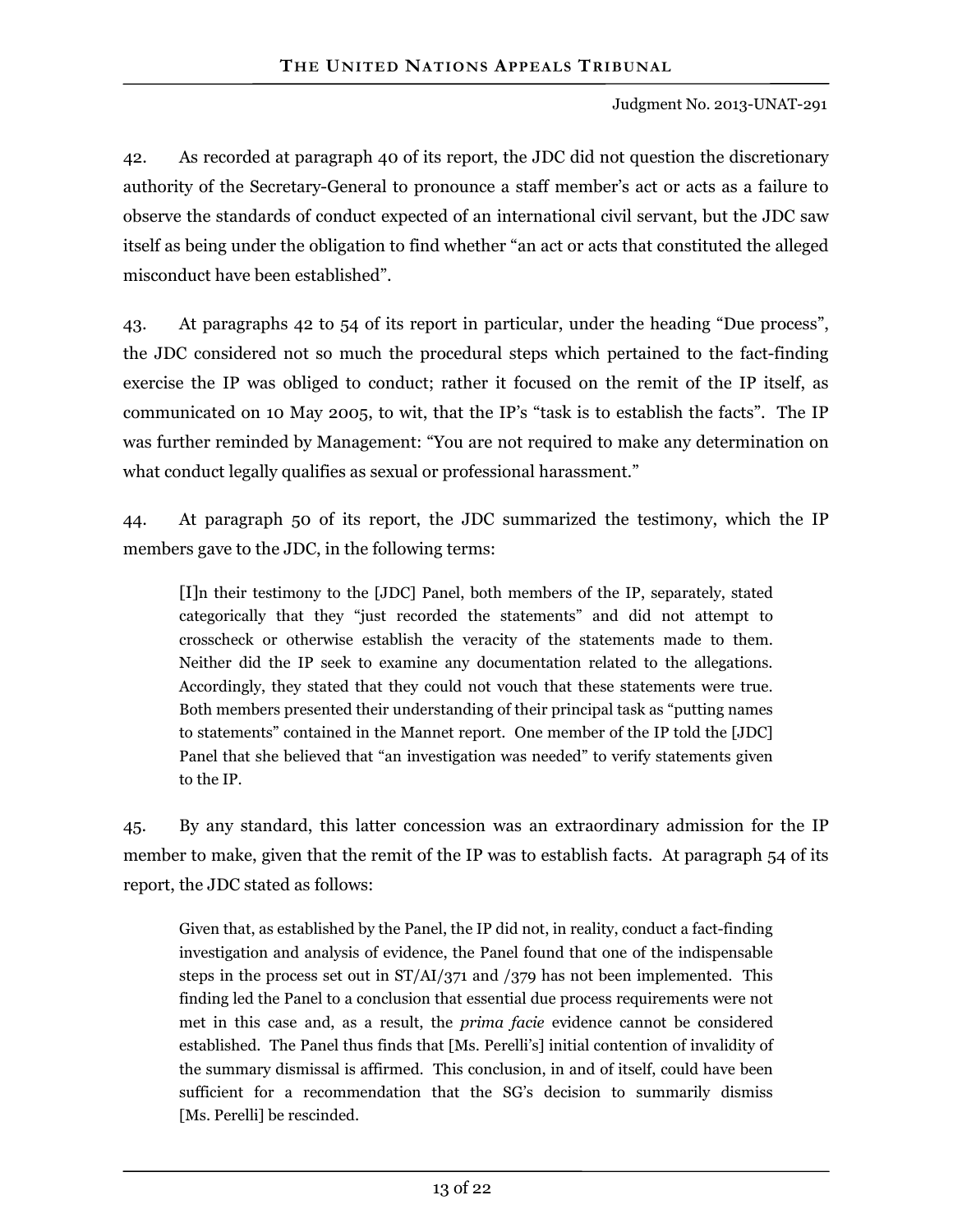46. Having regard to the admissions of the IP members, and applying our reasoning in *Marshall*<sup>8</sup>, this Tribunal is satisfied that the IP report satisfied neither the remit given to it in May 2005 nor the statutory requirements set out in paragraph 3 of ST/AI/371.9

47. As already referred to, Ms. Perelli contends that the UNDT failed to address the IP's failure to establish facts. The UNDT did not, with any degree of particularity, consider the content of the JDC report on this issue. It noted: "[T]he JDC conducted an extensive fact-finding process" and "[t]he factual findings of the JDC are not challenged by [Ms. Perelli]". Significantly, however, the UNDT did not pronounce upon the contents of paragraph 54 of the JDC report. We are satisfied, given the particular circumstances of this case, that Ms. Perelli was entitled to a judicial review by the UNDT of the Secretary-General's decision to reject the JDC's findings on due process, given the very serious admissions made by the IP members to the JDC.

48. In the course of her 6 December 2007 letter to Ms. Perelli, the Deputy Secretary-General stated:

The Secretary-General, whilst noting the JDC's statement that your "lack of responsiveness certainly added to this problem", considers that the "Report to the Assistant Secretary-General for Human Resources Management on the Fact-finding investigation on allegations of sexual and professional harassment[,] Electoral Assistance Division, Department of Political Affairs[,] 23 May to 23 June 2005", which was prepared by the investigation panel appointed by OHRM, together with the supporting documentation and evidence, meets the requirements of ST/AI/371 and ST/AI/379. In this connection, it is noted that 26 individuals were interviewed. The Secretary-General, therefore, does not accept the JDC's conclusion that due process requirements were not met.

49. Given the nature of the Secretary-General's response, as outlined in the 6 December 2007 letter, to the very significant shortcomings in the methodology of the IP, the UNDT should have exercised judicial review of that response before satisfying itself that

 $\overline{a}$ <sup>8</sup> *Marshall v. Secretary-General of the United Nations*, Judgment No. UNAT-2012-270.

<sup>9</sup> Paragraph 3 of ST/AI/371 reads: "If the preliminary investigation appears to indicate that the report of misconduct is well founded, the head of office or responsible officer should immediately report the matter to the Assistant Secretary-General, Office of Human Resources Management, giving a full account of the facts that are known and attaching documentary evidence, such as cheques, invoices, administrative forms, signed written statements by witnesses or any other document or record relevant to the alleged misconduct."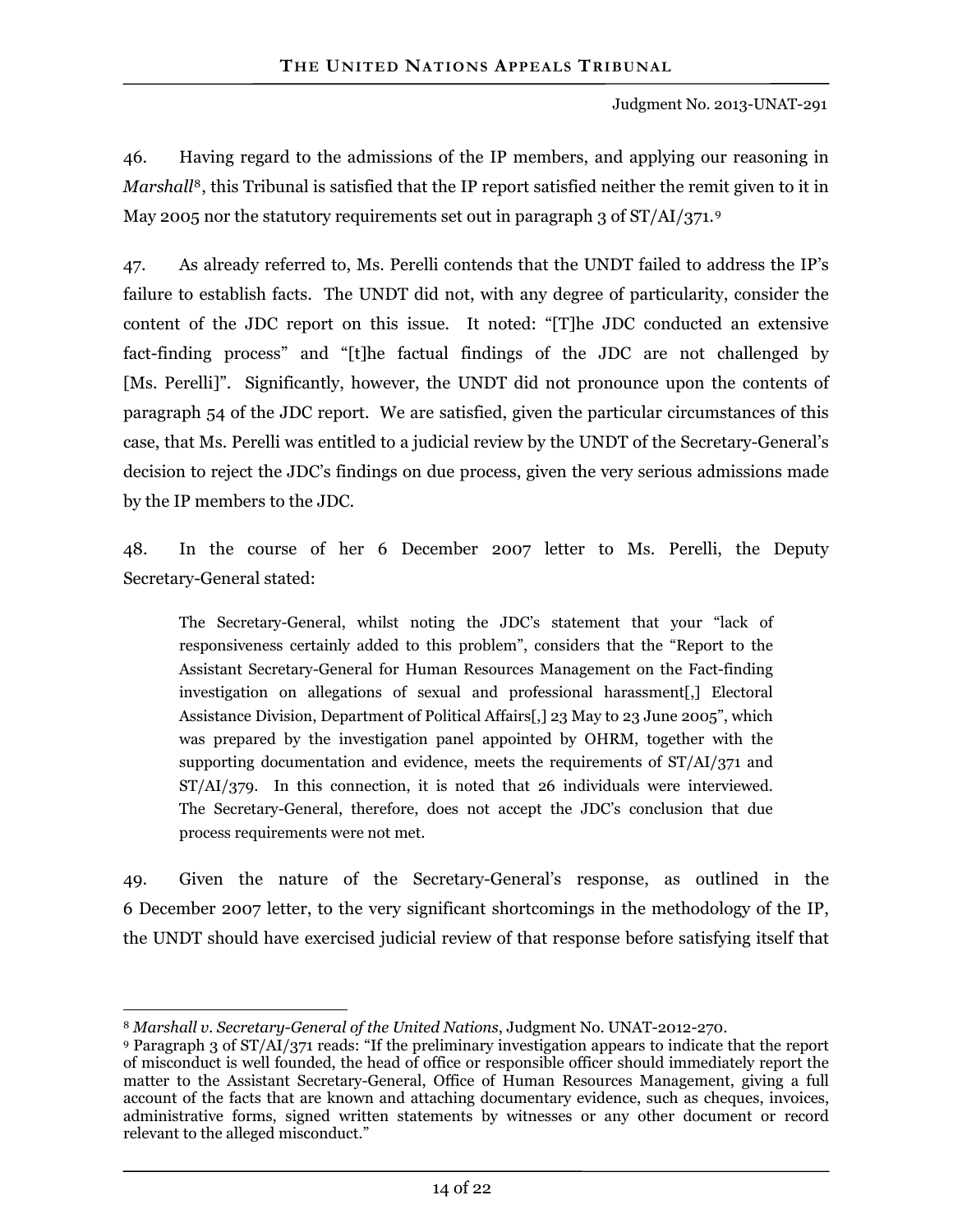the required standard of proof for dismissal for misconduct (as set out in *Molari*) was met.10 In view of the fundamentally flawed nature of the IP investigation, we are satisfied that the Secretary-General's rejection of the JDC's findings on due process tainted the decision made on 6 December 2007.

50. Whether the Secretary-General's rejection of the due process failures vitiated his 6 December 2007 decision in its entirety is an issue addressed by this Tribunal in conjunction with its considerations, as set out below, of the merit-based investigation conducted by the JDC.

*The merit-based investigation conducted by the JDC* 

51. At paragraph 61 of its report, the JDC stated:

Given that the IP did not examine the veracity of witness statements nor analysed their consistency, the Panel had no alternative but to conduct the required analysis itself in order to find whether the evidence presented is "reasonably sufficient for legal action". Due to the complex nature of the charges, the Panel had to examine fully the surrounding circumstances in order to draw conclusions on both the factual basis and the basis for an assertion that they did or did not amount to misconduct of sexual harassment, professional harassment, and abuse of authority. The Panel conducted such analysis for each of the three charges separately.

52. In effect, the JDC took on the function which the IP ought to have assumed from May to July 2005, according to its remit and the provisions of ST/AI/371. The JDC described its *modus operandi* as follows:

Despite finding that essential due process requirements were not met in this case […], the Panel, striving to present a well-reasoned recommendation, decided to go beyond this pivotal due process finding and to undertake a detailed examination of the merits of the case in its entirety. To this end, the Panel decided to analyse the factual basis for the allegations and charges, i.e. analyse the witness testimony as documented in the records of interviews with the IP and the Panel and other relevant documents,

 $\overline{a}$ 10 "Disciplinary cases are not criminal. Liberty is not at stake. But when termination might be the result, we should require sufficient proof. We hold that, when termination is a possible outcome, misconduct must be established by clear and convincing evidence. Clear and convincing proof requires more than a preponderance of the evidence but less than proof beyond a reasonable doubt—it means that the truth of the facts asserted is highly probable." (*Molari v. Secretary-General of the United Nations*, Judgment No. 2011-UNAT-164, para. 2, footnote omitted.)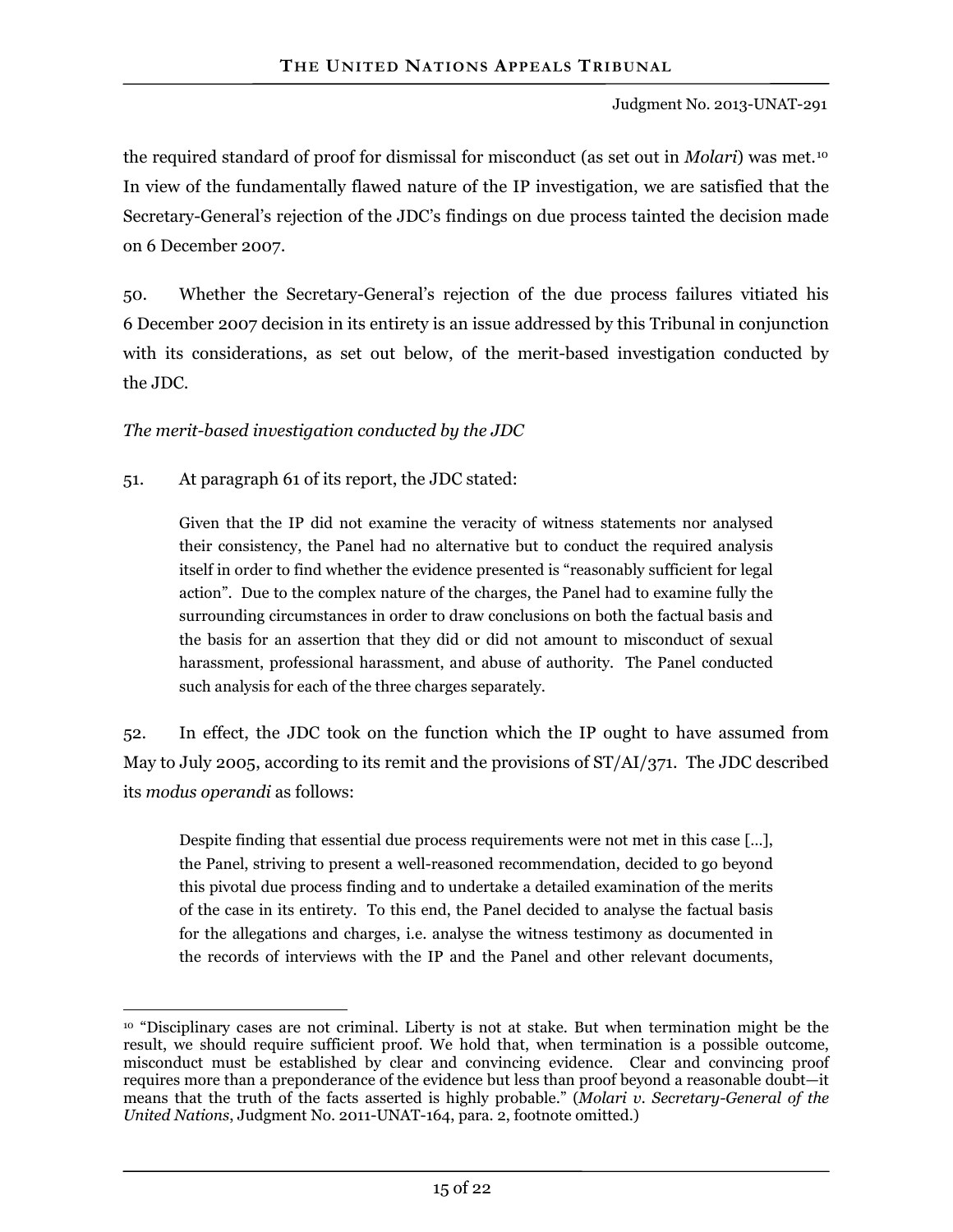from the perspective of nature, consistency and veracity of statements. In other words, the Panel decided that it should itself examine evidence, define which facts it would consider established, find whether the established facts constitute a *prima facie* case and, if so, whether [Ms. Perelli] provided adequate explanations, and, ultimately, whether her conduct as established constituted sexual harassment, professional harassment and abuse of authority, as charged.

#### *The sexual harassment charge*

53. With regard to the sexual harassment charge, the JDC took as its starting point the "examples and incidents" presented in paragraph 17 of the 26 August 2005 letter sent to Ms. Perelli, which in turn was taken from the statement of 11 witnesses interviewed by the IP (nine of whom the JDC itself interviewed between 7 September and 9 November 2006).

54. A reading of the JDC's report of this exercise (see paragraphs 64 to 88) satisfies this Tribunal that the JDC in effect carried out the fact-finding investigation which the Administration's remit to the IP had contemplated. The JDC categorized the "examples and incidents" furnished to Ms. Perelli into three categories: (1) factual allegations; (2) expressions of opinion; and (3) statements of a vague and general nature. For the reasons set out in its report, the JDC quite properly, on due process grounds, focused on the factual allegations while taking into account "statements of opinion as cues to understanding interpersonal dynamics in the Division".

55. The JDC examined both the "examples and incidents" and the information provided by those interviewed for veracity, consistency and corroborative value. As a result of its examination of the factual allegations related to the charge of sexual harassment, the JDC found the following facts established:

- Ms. Perelli routinely used coarse and profane language;
- Ms. Perelli made references to sexual matters and used sexual innuendo;
- On a number of occasions, [Ms. Perelli] referred to bottoms of male staff members; and
- There was at least one instance of physical contact with a named individual.

56. The Respondent in his submissions (and the UNDT) emphasized Ms. Perelli's acceptance of the facts as set out in the JDC Report. What did she accept? At its height, Ms. Perelli accepted the methodology adopted by the JDC for its enquiry and its conclusions as to what that enquiry established.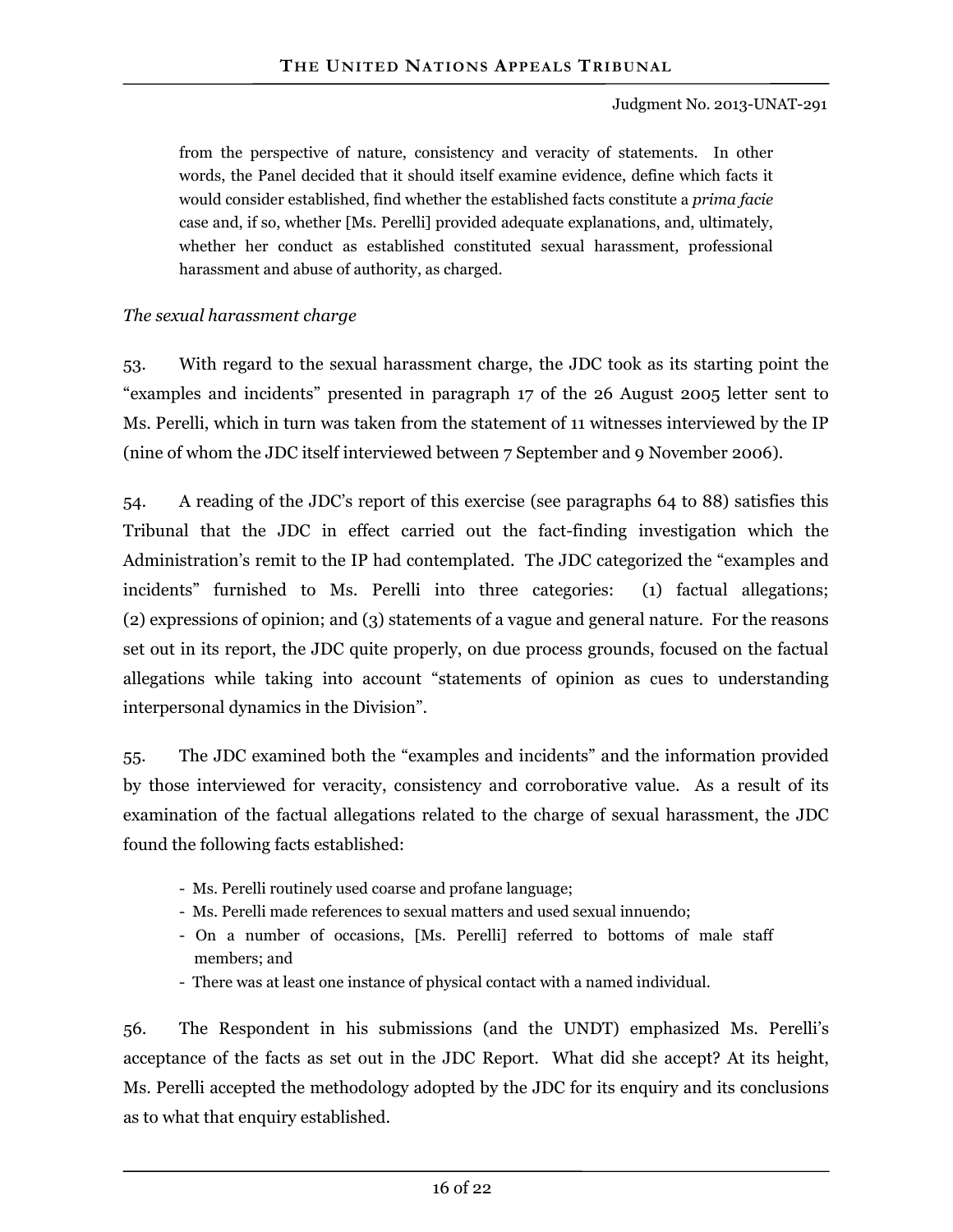57. Applying the definition of sexual harassment to the facts as established, the JDC found two of the elements of ST/AI/379 satisfied, namely, that there was conduct of a sexual nature and that it created an offensive environment.

58. After analyzing in depth witness testimonies and statements (including Ms. Perelli's and her superiors'), the JDC did not find that Ms. Perelli's conduct was "unwelcome" (the third mandatory requirement as set out in ST/AI/379) as the JDC was not satisfied that she was on notice as to the unwelcome nature of her conduct. The JDC stated:

The pertinent question before this Panel is, therefore, not *why* staff were allegedly reluctant to report incidents, but *whether* instances of alleged sexual harassment were brought to the attention of [Ms. Perelli] and/or of appropriate officials of the Organization. As shown above, the answer to this crucial question is a definite "no". (Italics in original.)

It went on to conclude:

Based on its careful analysis of the totality of circumstances, the Panel finds that, although a particular behaviour is found "inappropriate", no conduct automatically rises to the level of sexual harassment merely on the basis of its sexual overtones and lack of "appropriateness," no matter how reprehensible one finds that conduct to be, unless it involves the elements articulated in the relevant rules and jurisprudence. In the instant case, [Ms. Perelli's] conduct was definitely inappropriate, out of place and vulgar, often disgustingly so. However, absent any indication that [Ms. Perelli] had been put on notice or reasonably should have understood that some staff members considered that her conduct created an intimidating, hostile or offensive work environment, the conditions set out in the relevant SGB's and ST/AIs were not met. The Panel therefore finds that [Ms. Perelli's] conduct as established did not constitute sexual harassment.

#### *Professional harassment and abuse of authority:*

59. The JDC found neither of those charges established, being satisfied, with regard to professional harassment, that "the incidents as presented by the Administration did not rise to the level of professional harassment" and being satisfied, with regard to the issue of abuse of authority, "that the facts established […] did not rise to the level of an abuse of authority".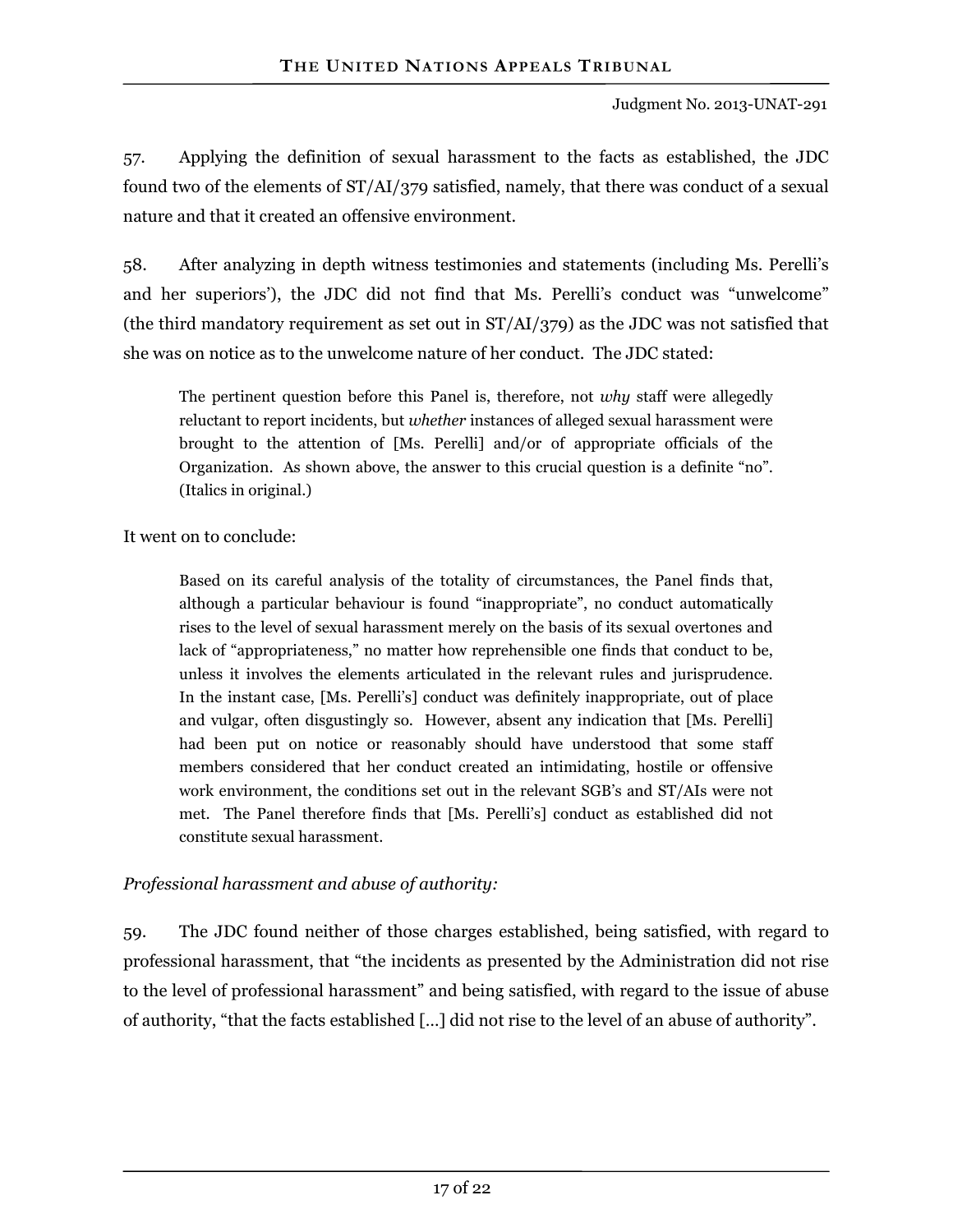#### *The JDC's conclusions*

a. On the issue of *due process*, the [JDC] Panel finds that one of the indispensable steps in the process set out in ST/AI/371 and AI/379 – fact finding and investigation – had not been implemented since the Investigation Panel appointed by ASG/ORHM did not seek to establish facts. This finding leads the [JDC] Panel to the conclusion that essential due process requirements were not met in this and, as a result, the *prima facie* case cannot be considered established, although [Ms. Perelli's] lack of responsiveness certainly added to this problem. The [JDC] Panel thus finds that [Ms. Perelli's] initial contention of invalidity of the process that resulted in the decision to summarily dismiss her is supported.

b. On the charge of *sexual harassment*, based on the [JDC] Panel's examination of the record and its own fact-finding, during the proceedings, the [JDC] Panel finds that [Ms. Perelli] exhibited some (although not all) of the behaviour complained of which can reasonably be characterized as vulgar and, in some cases, definitely inappropriate in [the] Headquarters office environment. However, the [JDC] Panel finds that there was no indication that [Ms. Perelli] was put on notice, nor that she should reasonably have realized from the circumstances that the conduct was unwelcome, and might be viewed by some staff members as being of a sexual nature and as creating an offensive working environment. Given that such notice and/or realization are indispensable for a charge of sexual harassment, the [JDC] Panel concludes that [Ms. Perelli's] conduct as established did not constitute sexual harassment. (Italics in original.)

60. Thus, based on the foregoing and on the basis that professional harassment and abuse of authority had not been established, the JDC unanimously recommended "that the decision taken to summarily dismiss [Ms. Perelli] be rescinded".

#### *The Secretary-General's response to the JDC's findings on the substantive issues*

61. By and large, the Secretary-General accepted the JDC's findings on the charges of professional harassment and abuse of authority. However, he rejected the JDC's conclusion that sexual harassment was not established, and in the letter of 6 December 2007 to Ms. Perelli, it was stated that the Secretary-General believed that her actions constituted sexual harassment.

62. In reviewing the Secretary-General's decision not to accept the JDC's recommendation that the dismissal be rescinded, the Dispute Tribunal at paragraph 108 of its Judgment stated: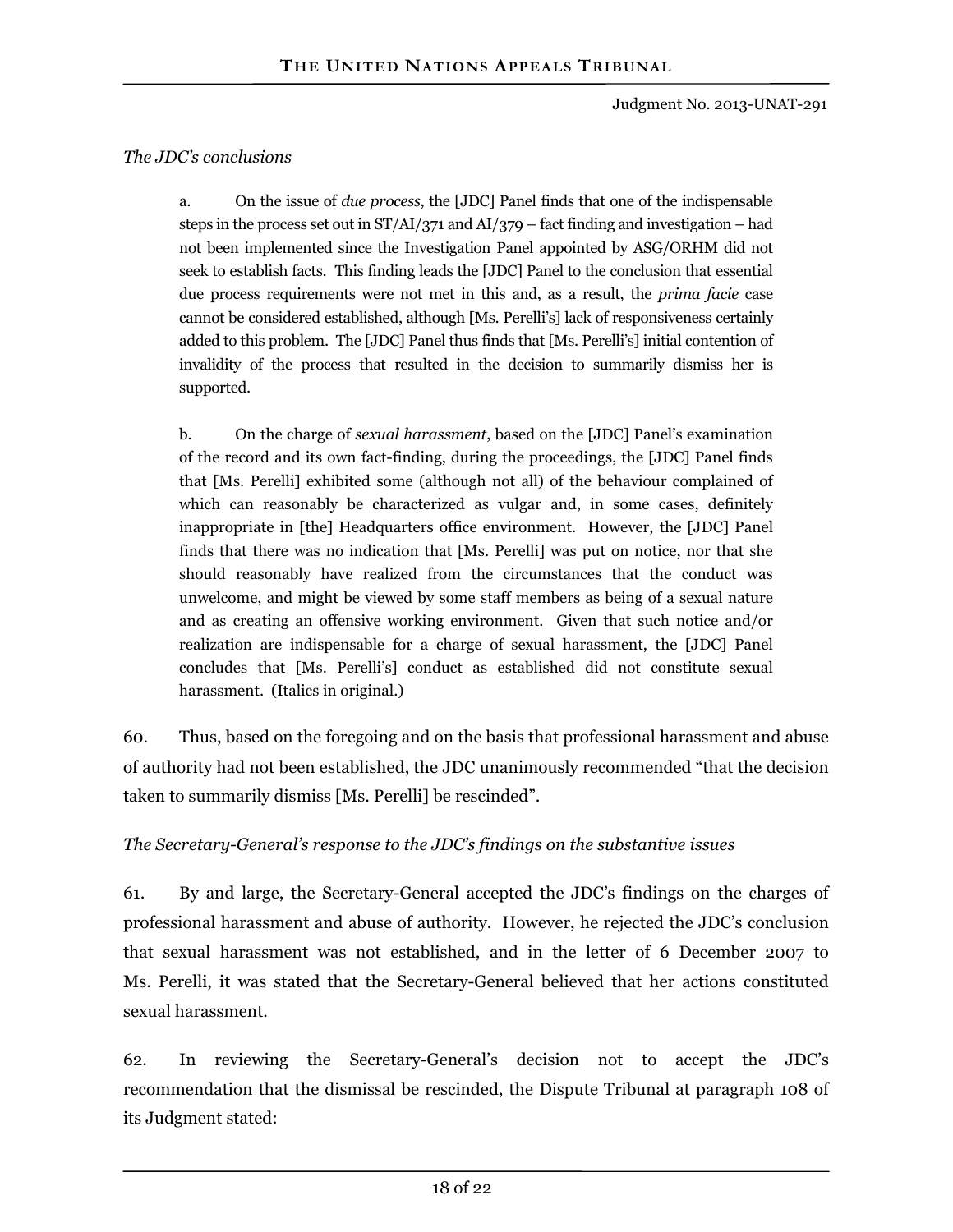In view of the circumstances in this case, including the evidence given by [Ms. Perelli], the [Dispute] Tribunal finds that her behaviour towards her staff as established by the JDC was such that she should have and, indeed, must have known it was not only inappropriate but would have the effect of creating an intimidating, hostile, and offensive work environment.

63. The UNDT accepted that Ms. Perelli was not directly on notice of the offence caused to staff members by her sexual references and bad language. The issue for this Tribunal is whether the UNDT's conclusion, namely, that Ms. Perelli had constructive knowledge of the unwelcome nature of her actions, is factually and legally sustainable.

64. There is no dispute but that Ms. Perelli had a managerial position of high rank and that she operated in a multi-cultural environment. Several witnesses who testified before the JDC stated that Ms. Perelli was very sensitive to the need to observe cultural and behavioural rules, and the JDC noted that "[t]he fact that no allegation has ever been raised during [Ms. Perelli's] tenure with the United Nations that she displayed inappropriate behaviour in representing the Organization or interacting with outside officials or entities shows awareness of and a sensitivity to these matters."

#### The JDC found, *inter alia*,

- Ms. Perelli did not introduce coarse language and profanity in EAD; such conduct existed before she joined the Division;
- No warning or request about Ms. Perelli's behaviour was ever communicated to her by her subordinates over the course of six years during which she served as Director of EAD;
- Numerous statements were made to the JDC to the effect that no objections were ever communicated to Ms. Perelli by staff who felt offended or by third parties on their behalf;
- One individual stated that he had never witnessed persons from other cultures to have been made uncomfortable by Ms. Perelli's behaviour or language;
- Body language was insufficient to demonstrate that Ms. Perelli was put on notice;
- Those who raised oral complaints with Ms. Perelli and other senior officials did so in regard to management issues and not sexual harassment issues;
- A senior official testified that while colleagues had spoken to him about Ms. Perelli over the years, none had raised allegations of harassment;
- A former Under-Secretary-General testified that no concerned staff member mentioned anything about sexual harassment to him;
- Ms. Perelli's professional evaluations were exceptional.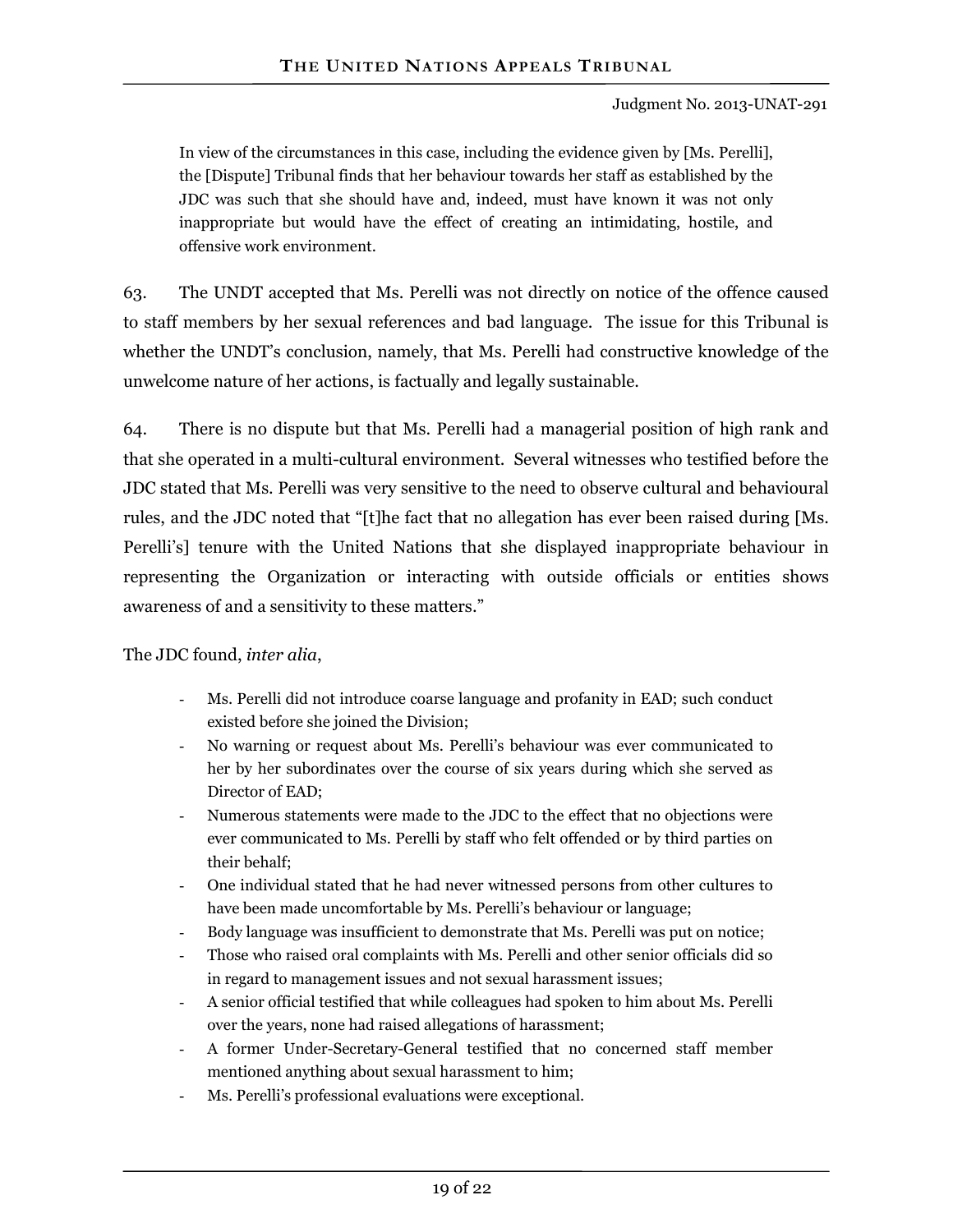With regard to the finding it made, as summarized above, the JDC stated:

The Panel categorically states that none of this is intended to excuse or condone vulgar and inappropriate behaviour, or to deny its effect on those staff who found offence and discomfort in their work environment. This analysis is related exclusively to the question whether [Ms. Perelli], given all these circumstances, should – or may indeed not – reasonably have known that her behaviour was seen as offensive by some staff. Based on the totality of circumstances, the Panel finds credible [Ms. Perelli's] contention that, having received no clear warning signals from staff that her conduct was seen as offensive and/or inappropriate, and having consistently received during her six-year tenure with EAD laudatory evaluations from her superiors – despite explicit references in these same evaluations to her "unconventional behaviour" – she was unaware that her conduct was considered by some [as] inappropriate and unwelcome. The Panel also agrees that in such circumstances, a reasonable person would not necessarily have been aware, given differences in cultural backgrounds and professional work experiences.

65. Given that the fact-finding procedure put in place by the Assistant Secretary-General for OHRM in May 2005 had failed manifestly to carry out its remit (the IP members' admissions that they had not established the facts refers), it was not, in our considered opinion, open to the Secretary-General to ignore the very thorough analysis conducted by the JDC on the issue of Ms. Perelli's notice as to whether her conduct was unwelcome.

66. In light of the carefully-analyzed findings of the JDC, we are satisfied that the UNDT failed manifestly to attach sufficient weight to the findings of the JDC on the limitations which attach to Ms. Perelli's constructive knowledge. In failing to take the factors outlined in the JDC's report into account, the UNDT legitimized the Secretary-General's unlawful rejection of the JDC findings and thereby allowed the dismissal of Ms. Perelli to be affirmed on foot of a charge of sexual harassment, which could not be sustained given the absence of the third required statutory element, namely, that the conduct complained of was unwelcome. Thus, in the present case, applying our jurisprudence in *Molari*, there was no clear and convincing evidence as a matter of high probability that Ms. Perelli had engaged in sexual harassment within the definition of ST/AI/379.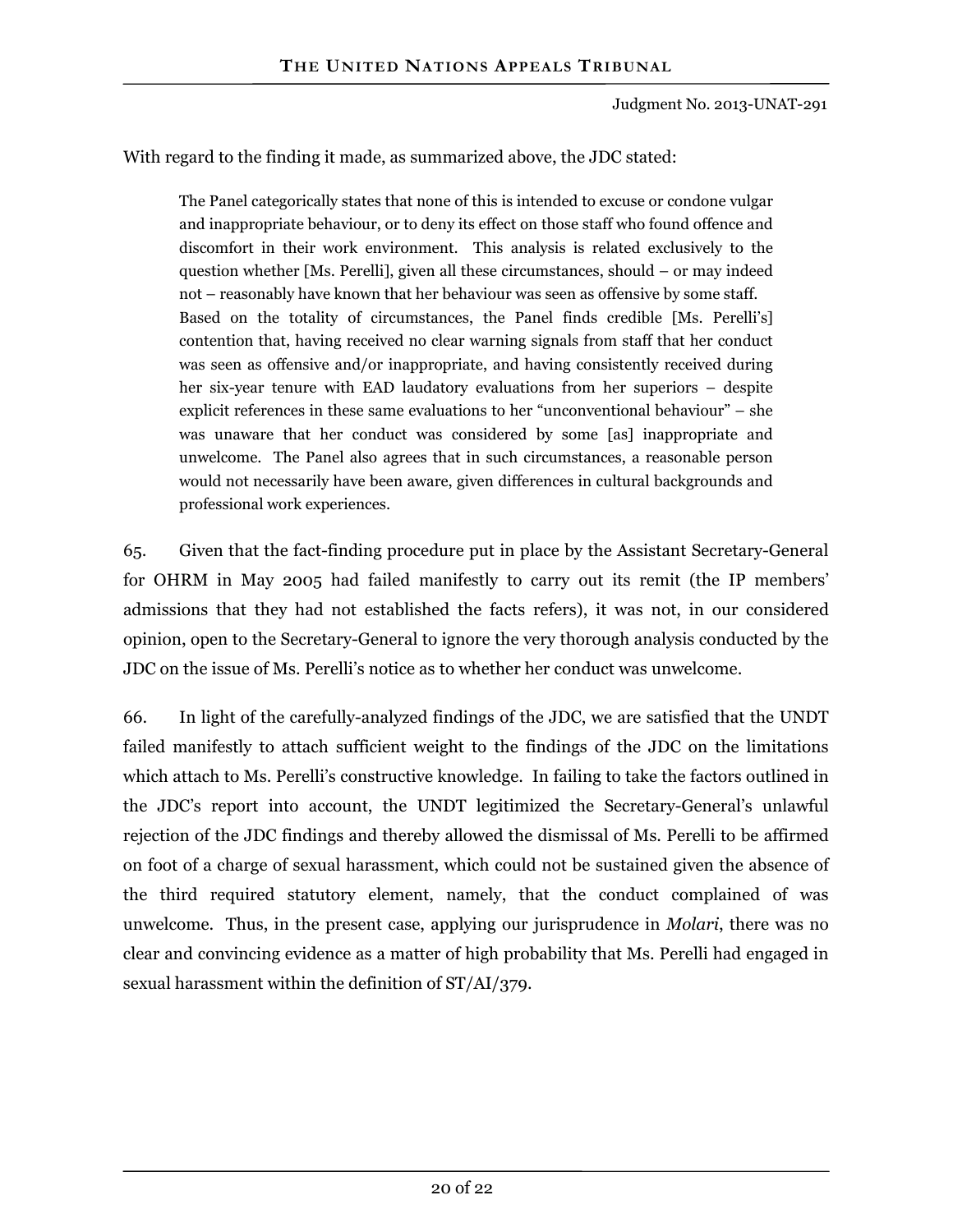67. In *Mahdi*,11 the Appeals Tribunal stated that when reviewing disciplinary cases, the three factors to be examined are:

- Whether the facts on which the disciplinary measure was based have been established;

- Whether the established facts legally amount to misconduct under the Regulations and Rules; and

- Whether the disciplinary measure applied was proportionate to the offence.

68. For the reasons set out above, the facts in this case did not establish sexual harassment within the statutory definition. As the Secretary-General summarily dismissed Ms. Perelli for this reason on 2 December 2005 and for the same reason affirmed the dismissal on 6 December 2007, it follows that her dismissal is legally and factually unsustainable. In holding otherwise, the UNDT erred in law and fact, and Ms. Perelli's appeal against the dismissal is allowed.

#### *Tapes Issue*

69. In the course of her submissions to this Tribunal, Ms. Perelli raised the alleged failure of the UNDT to address the matter of the missing interview tapes. In view of our conclusions with regard to the other issues raised, as set out above, we do not consider it necessary to address the arguments made by Ms. Perelli with reference to the missing interview tapes.

#### **Judgment**

70. The appeal is allowed and the Judgment of the UNDT that the dismissal was lawful is reversed. Thus, we order Ms. Perelli's reinstatement or, if the Administration so chooses, the award to her of two years' net base salary at the rate in effect at the date of this Judgment in lieu of rescission of the dismissal.

 $\overline{a}$ <sup>11</sup> *Mahdi v. Commissioner-General of the United Nations Relief and Works Agency for Palestine Refugees in the Near East*, Judgment No. 2010-UNAT-018.